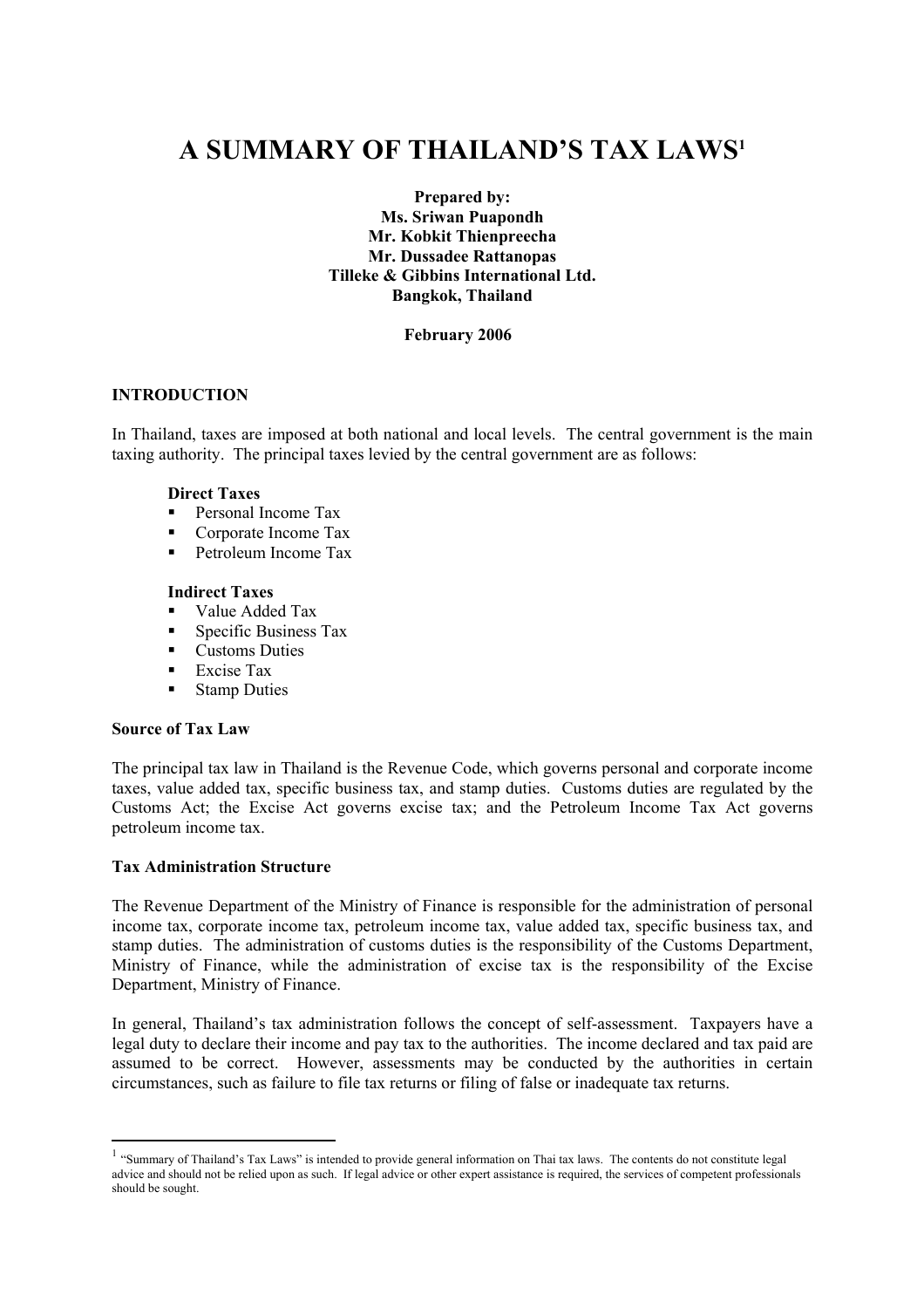#### **I. INCOME TAXES AS APPLIED TO BUSINESS ENTITIES AND INDIVIDUALS**

The Thai Revenue Code imposes taxes on income except income subject to petroleum income tax. There are two types of income tax: personal income tax (income tax on individuals) and corporate income tax (income tax on juristic entities).

# **A. CORPORATIONS**

In Thailand, the tax on income of juristic entities is called corporate income tax. All juristic companies and partnerships established under Thai or foreign law which carry on business in Thailand are subject to corporate income tax. A domestic corporation is subject to tax on worldwide income, while a foreign corporation is subject to tax on income generated in Thailand. Tax is generally levied at the rate of 30% of net profits.

International transportation companies, associations, and foundations all fall within the scope of corporate income tax but only pay tax on gross receipts instead of on net profits.

## **1. Taxable Entities**

Corporate income tax is levied on juristic companies and partnerships. For income tax purposes, "juristic companies and partnerships" include the following:

- a. A limited company, a public company, or a juristic partnership (a limited partnership or a registered ordinary partnership) organized under Thai or foreign law.
- b. A business or profit-seeking enterprise operated by a foreign government, an organization owned by a foreign government, or any other juristic person organized under a foreign law.
- c. A joint venture.
- d. A foundation or association engaged in any business that produces revenue.

 Although joint ventures, foundations, and associations are all subject to corporate income tax, there are special rules applicable to them. (See Sections III.1 and III.3 for details.)

# **2. Tax Computation**

Corporate income tax is computed by taking into account all revenue arising from or in consequence of a business carried on in an accounting period and deducting therefrom all expenses, in accordance with the conditions prescribed in Sections 65 bis and 65 ter of the Revenue Code. The tax year for a corporation is its accounting period, which normally has a duration of 12 months.

In computing net profits, an accrual basis following generally accepted accounting principles may be applied. However, other methods of computation can also be applied for certain types of income, e.g., income derived from businesses such as banking, finance, securities, insurance, hire-purchase, installment sale, construction, liberal professions, golf courses, etc.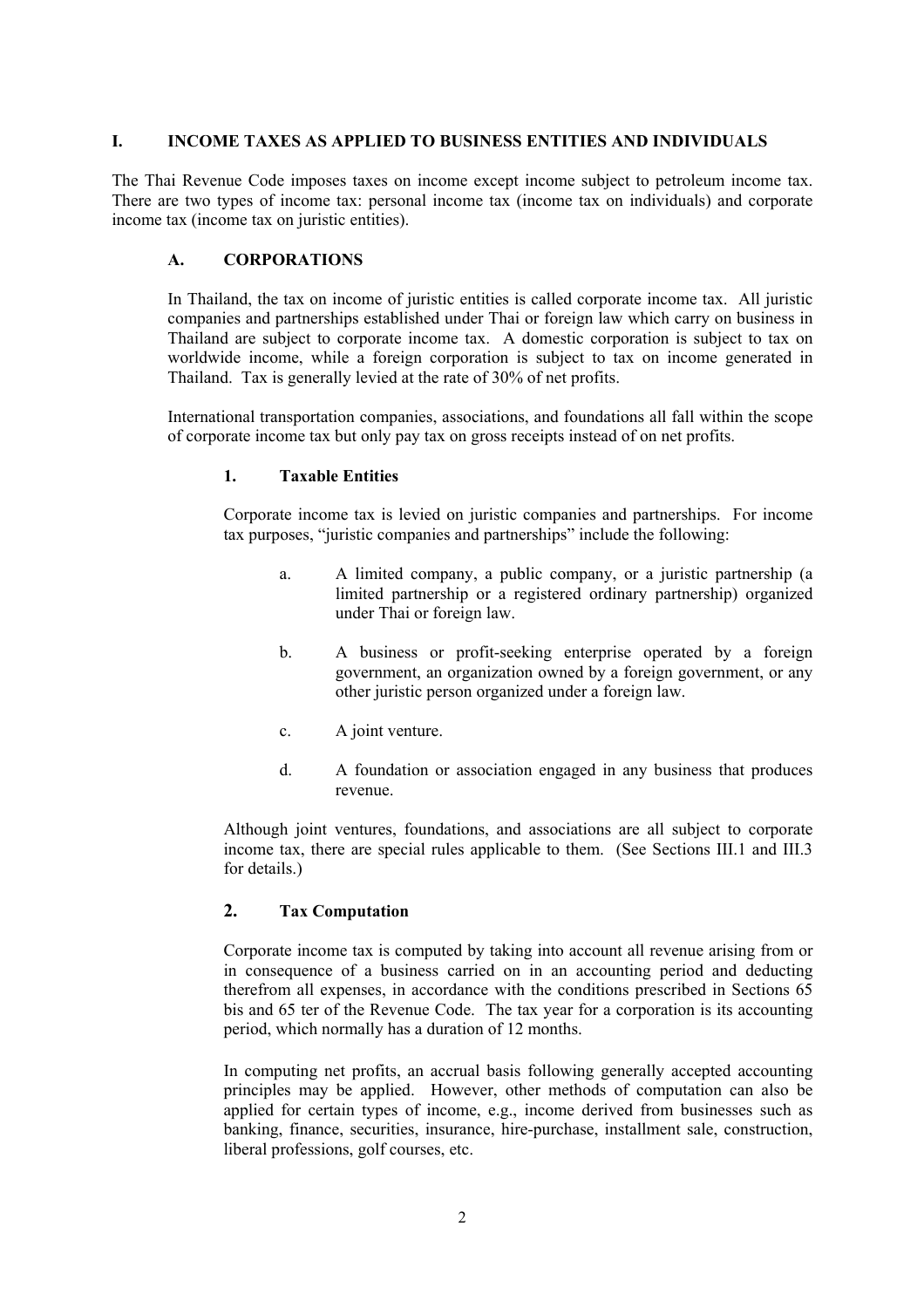### **3. Taxable Income**

In determining taxable income, the all-inclusive concept of income is applied. All realized economic gains are treated as income whether they occur frequently or sporadically. Taxable income includes business or professional income, dividends, interest, royalties, service fees, etc. Capital gains are treated as ordinary income and are subject to corporate income tax.

Income can be in money or in kind, provided that it is convertible into money or monetary value.

## **4. Exemptions**

Certain exemptions from corporate income tax are provided under the Revenue Code, Royal Decrees issued under the Revenue Code, and the Investment Promotion Act. Examples of such exemptions are as follows:

- a. Dividends paid by a limited company, registered under Thai law, to another Thai limited company or to a company registered under the law governing the Stock Exchange of Thailand may be exempt from corporate income tax, if the holding of the shares in the payer company is in compliance with conditions prescribed in the Revenue Code.
- b. A reduction or exemption from tax may be granted to juristic entities in accordance with tax treaties between Thailand and foreign countries (see Section E. III, Tax Treaties).
- c. A corporate income tax exemption for a period of 3 to 8 years may be granted to promoted businesses under the Investment Promotion Act. In addition, dividends, fees for goodwill, copyright or other rights received from the promoted businesses may also be exempt from income tax in the hands of the recipient (see Section E. I, Tax Incentives).

# **5. Deductible Expenses and Allowance**

Generally, expenses incurred exclusively for the purpose of generating income or for the purpose of business, other than certain expenses specified under Section 65 ter of the Revenue Code, are tax deductible. However, the deduction of some expenses and allowances must comply with the rules prescribed in the Revenue Code as follows:

a. Depreciation Allowance

Any accounting method of depreciation which is generally accepted can be used, but the depreciation rates cannot exceed the rates specified in the Royal Decree issued under the Revenue Code (No. 145). Accelerated depreciation may be allowed for cash registering machines and machinery and/or accessories used in research and technological development.

Buses with no more than a 10-seating capacity, or passenger cars, may be depreciated but only for the part of the cost value which does not exceed Baht 1,000,000.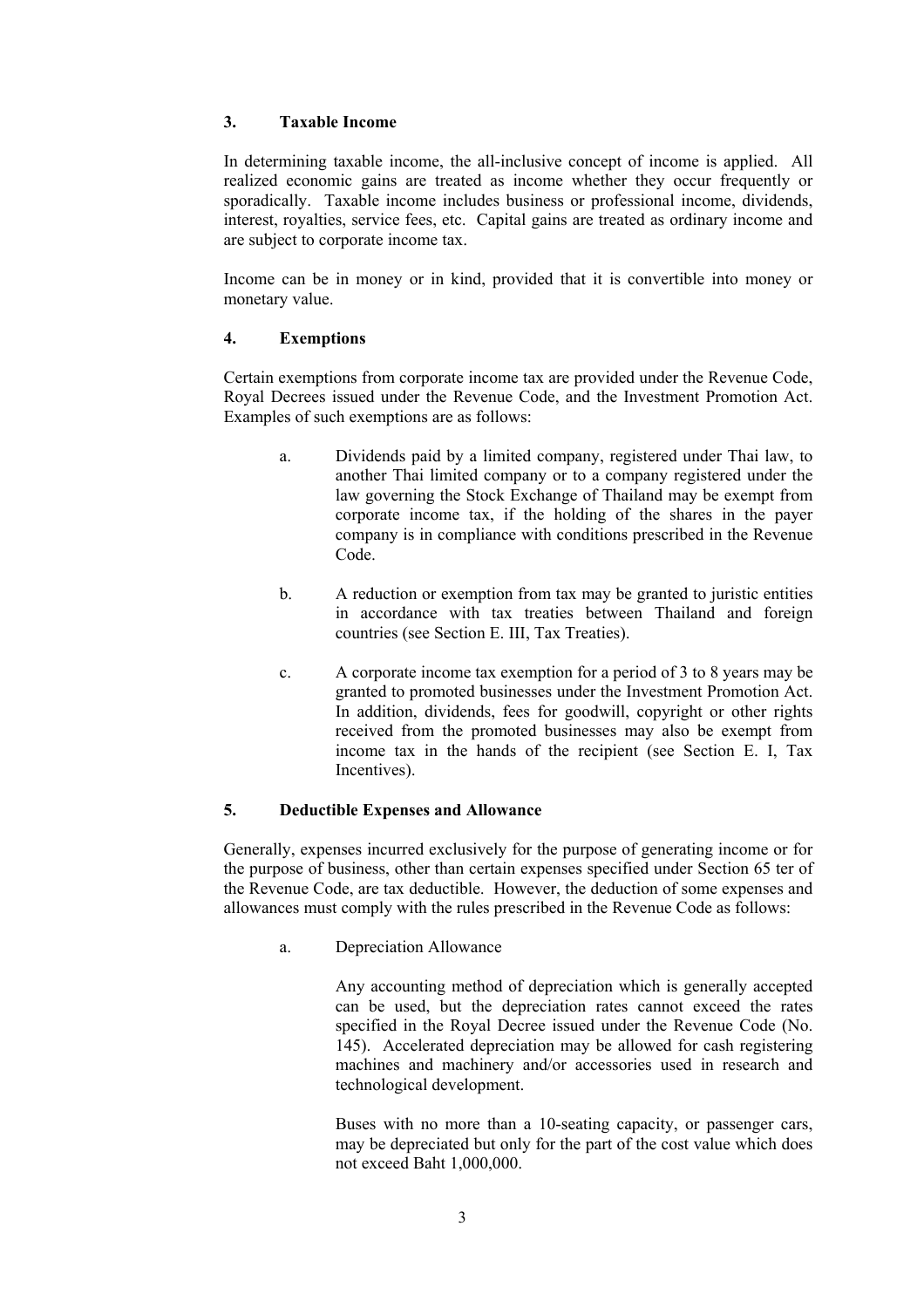b. Reserves

Reserves set aside from premiums of an insurance business as well as reserves set aside as provision for bad or doubtful debts from credit extension by banks or finance and securities or credit foncier companies are allowed as deductions. Other reserves are not allowed.

c. Contribution to Funds

Contribution to a provident fund for employees, established in accordance with Ministerial Regulations, is deductible.

d. Bad Debts

For tax purposes, bad debts may be written off only in accordance with the procedures and conditions prescribed by Ministerial Regulations.

e. Entertainment Expenses

Actual entertainment expenses may be deducted from gross income. However, the total deduction of entertainment expenses in an accounting period shall not exceed 0.3 % of total gross revenue or gross sales, or of the paid-up capital, whichever is greater. In addition, the total entertainment expenses allowed for deduction shall not exceed Baht 10 million.

f. Donations

Donations to public charities of up to 2% of net profits and donations for education or sports of up to 2% of net profits may be deducted.

g. Losses Carried Forward

Operating losses may be carried forward for five accounting periods to offset against future profits. However, there is no provision for the carry back of losses to previous accounting periods.

#### **6. Non-Deductible Expenses**

Various items of non-deductible expenses are stated under Section 65 ter of the Revenue Code. Such items include:

- a. Personal expenses and gifts.
- b. Tax penalties, surcharges and criminal fines under the Revenue Code<sup>1</sup>
- c. Any artificial or fictitious expenses.
- d. Consideration for properties owned and used by the juristic entity.
- e. Interest on capital, reserves, or funds of the juristic entity.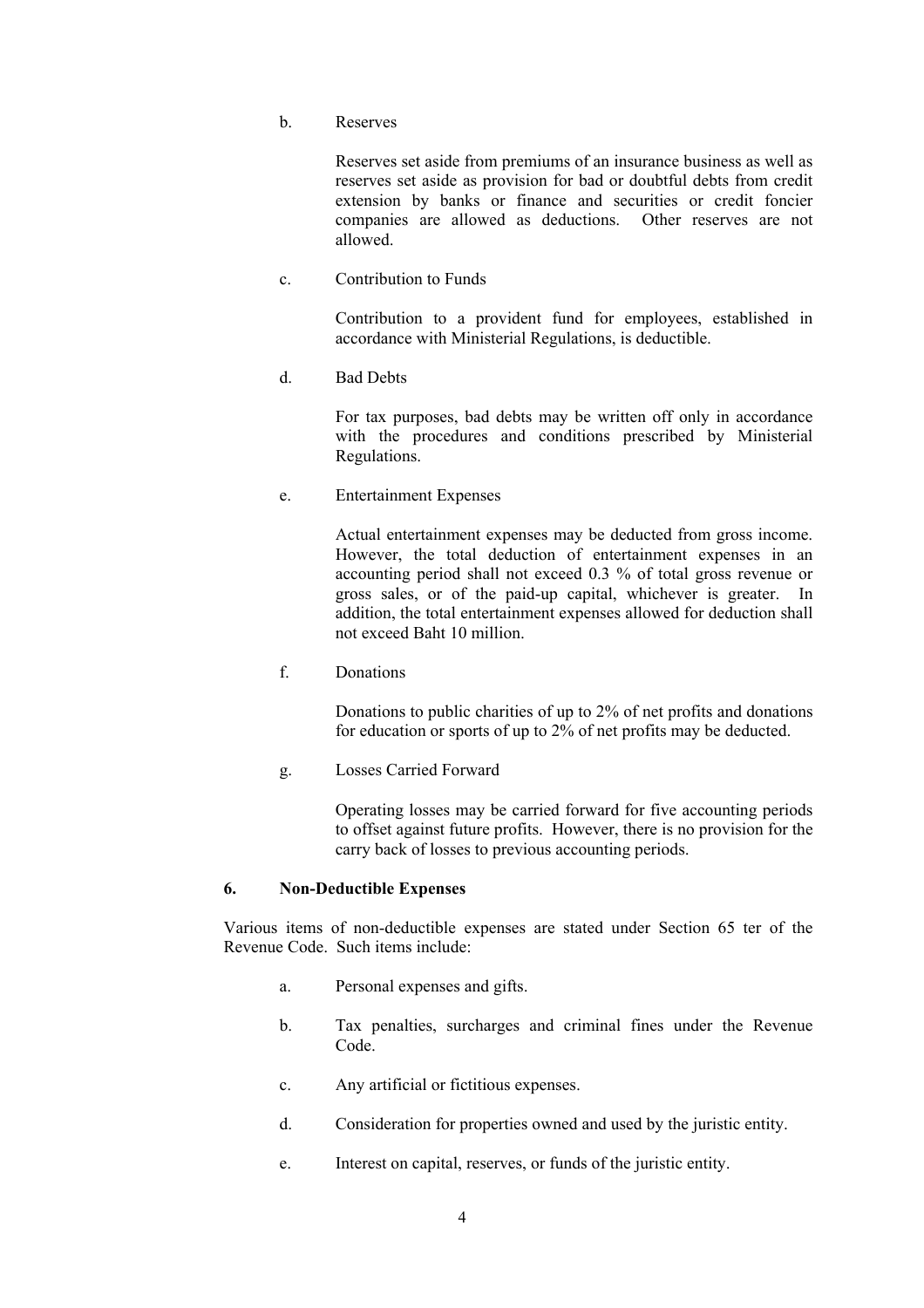- f. Any damage recoverable under an insurance or contract of indemnity.
- g. Any disbursement if the identity of its recipient cannot be proved by the payer.
- h. The portion of the purchase price of properties and the expenses in connection with the purchase or sale of properties which exceeds a reasonable amount.

#### **7. Tax Rate**

Generally, the rate of income tax for juristic companies and partnerships is 30% of net profits.

Reduced rates of 15% to 25% are granted to small and medium-sized enterprises (SMEs), and reduced rates of 20% to 25% are granted to companies listed on the Stock Exchange of Thailand, and companies listed on the Market for Alternative Investment (MAI).

A company established as a Regional Operating Headquarters (ROH) providing qualifying services to affiliated juristic companies or partnerships or branches is subject to tax at a reduced rate of 10% of net profits.

In lieu of tax on net profits, foreign corporations engaged in the business of international transportation are subject to tax at the rate of 3% of gross ticket receipts collected in Thailand for transportation of passengers and 3% of gross freight charges collected anywhere for transportation of goods from Thailand.

Foundations and associations engaged in business activities are subject to tax at the rate of 2% and 10% of gross business income depending on category of income (see Section A. III. 3, "Associations and Foundations").

#### **8. Territorial Rules**

- a. Foreign juristic entities in the form of corporations, limited companies, or partnerships carrying on business in Thailand through branch offices or otherwise are subject to income tax.
- b. The term "carrying on business in Thailand", for income tax purposes, is very broad. Foreign juristic entities are deemed to be "carrying on business in Thailand" if they have in Thailand an employee, agent, representative or go-between and thereby derive income or gains in Thailand. Accordingly, such person has the duty to file a return and pay corporate income tax in respect of such income or gains on behalf of the foreign juristic entities.
- c. A juristic entity incorporated in Thailand is subject to tax on its worldwide income, derived from both domestic and foreign sources. A juristic entity incorporated abroad but carrying on business in Thailand is subject to tax only for income arising from or in consequence of the business carried on in Thailand. The computation of net profits and the rate applied to foreign corporations carrying on business in Thailand is the same as domestic corporations. However, a branch remitting its net after-tax profits to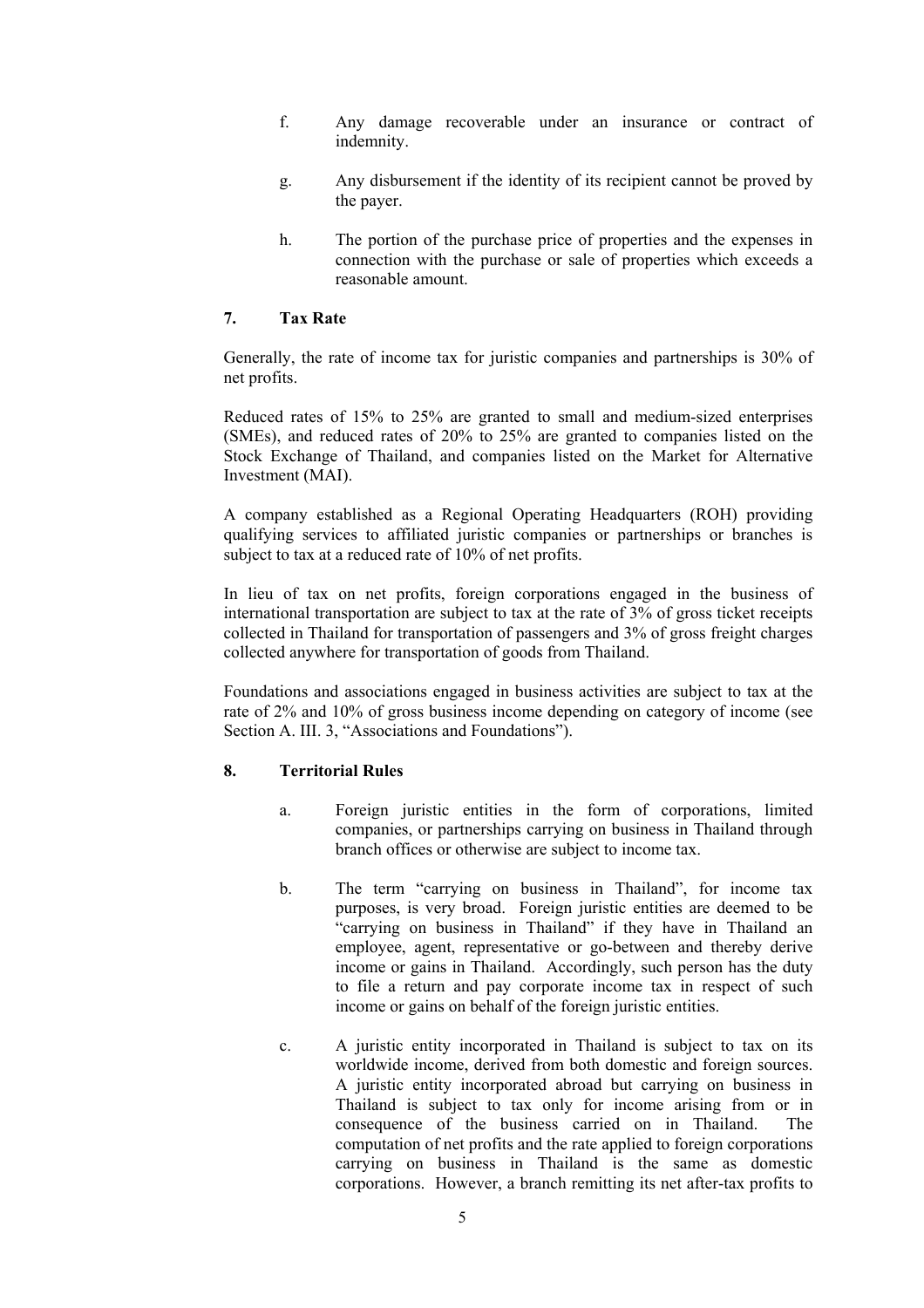its head office, or the keeping of profits abroad in case the head office has received abroad a payment for service rendered in Thailand, is subject to a further income tax (profit remittance tax) at the rate of 10% of the amount actually remitted or deemed remitted.

- d. Foreign corporations not carrying on business in Thailand but deriving certain types of income from or in Thailand, usually in the form of service fees, royalties, interest, dividends, capital gains, rent, or professional fees are subject to a flat rate of corporate income tax. This is a final tax but is collected in the form of withholding tax based on gross income (see Section 9 below for more information on "Withholding Taxes").
- e. Tax credit for income tax paid abroad is granted by a Royal Decree issued under the Revenue Code and double tax treaties, whereby income tax paid in a foreign country can be used as a credit against Thai income tax payable. However, the amount of tax credit allowed shall not exceed the Thai income tax imposed on the same income.
- f. Export made by any juristic corporation to its head office, branch, affiliated company, principal, agent, employer, or employee are treated as sales made in Thailand. The profits from such exports are taxable in Thailand. The revenue from export is determined according to the market price of the goods on the date of export, excluding freight and insurance premium.

#### **9. Withholding Taxes**

Withholding taxes apply to various categories of income paid to juristic entities. The amount of tax to be withheld depends on the category of income and the tax status of the recipient. The withholding tax rates on some important categories of income are as follows:

- a. Rates on Dividends
	- 10% on dividends paid to domestic and foreign corporations
- b. Rates on Interest
	- 1% on interest paid by financial institutions (banks, finance or credit foncier companies) to domestic companies that are not financial institutions
	- 10% on interest paid by financial institutions to associations and foundations
	- 15% on interest paid to foreign corporations (final tax payment)
- c. Rates on Royalties
	- 3% on royalties paid to domestic companies and partnerships (juristic partnerships)
	- 10% on royalties paid to associations and foundations
	- 15% on royalties paid to foreign corporations (final tax payment)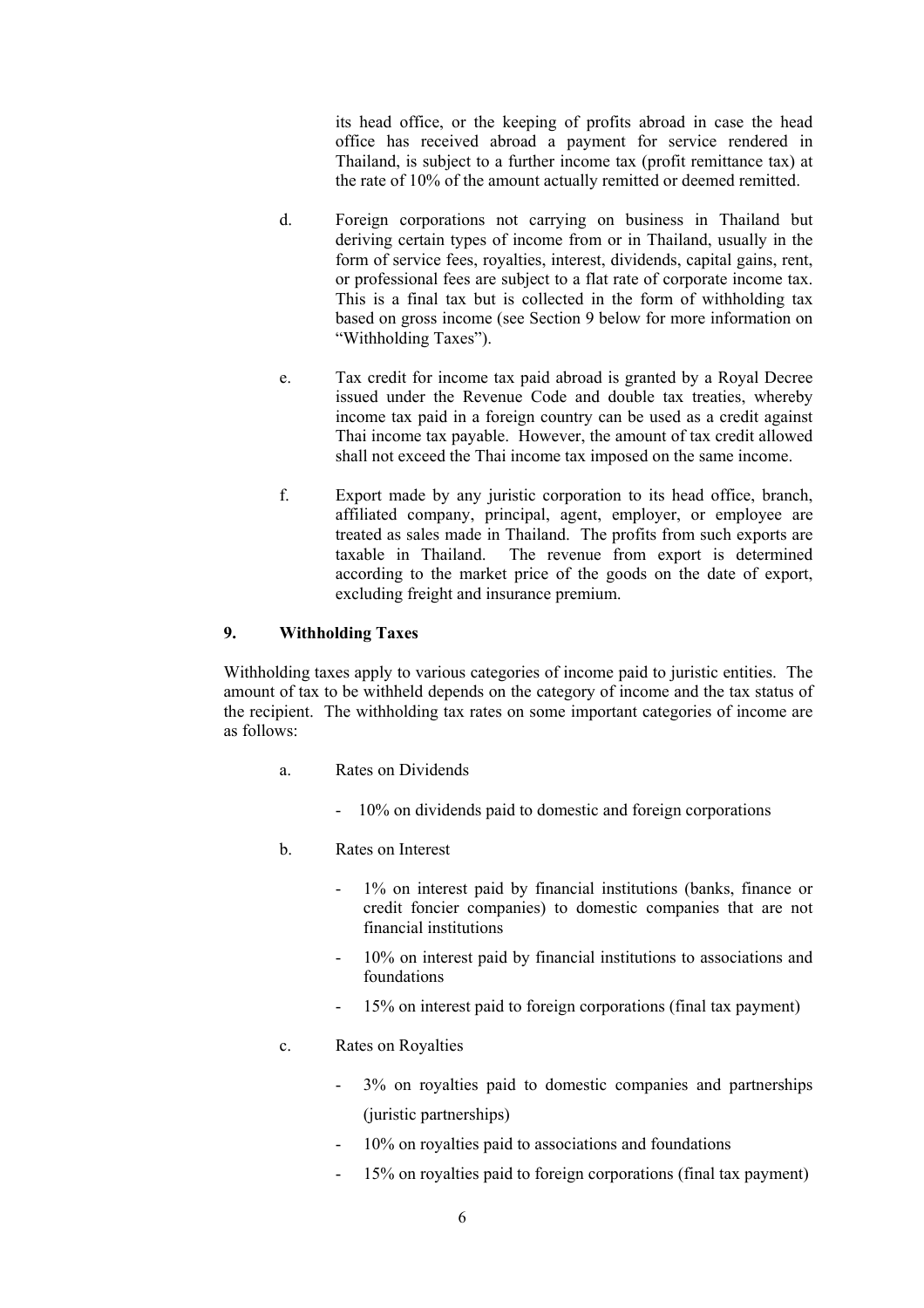- d. Others
	- 15% on capital gains, service fees, professional fees and rent paid to foreign corporations (final tax payment)
	- 3% on service fees and professional fees paid to domestic corporations or permanent branch offices of foreign corporations
	- 5% on service fees and professional fees paid to non-permanent branch offices of foreign corporations

The withholding tax rates applied to foreign corporations may be reduced or exempted under tax treaties.

Tax withheld must be remitted to the local district office within seven days from the last date of the month in which the payment is made. The tax withheld will then be credited against the final tax liability of the domestic corporations or branches of foreign corporations.

#### **10. Filing of Tax Returns and Payment of Tax**

Juristic entities must file tax returns and pay corporate income tax twice a year (once a year for associations and foundations) as follows:

a. A half-year income tax return must be filed within two months from the last day of the first six months of an accounting period. The amount of tax to be paid is computed either on one-half of the estimated net profits for the whole year or on the actual net profits for the first six months of an accounting period. A juristic entity selecting to pay tax on the actual net profits must submit financial statements together with the tax return. The financial statements must be reviewed by an authorized auditor. The tax paid for a halfyear is treated as a credit in the computation of the annual income tax liability.

> Juristic entities that pay taxes on gross receipts instead of net profits (i.e. foreign corporations engaged in international transportation, associations and foundations) as well as juristic entities whose first or last accounting period is less than 12 months are not required to file half-year tax returns.

b. An annual income tax return must be filed and tax must be paid within 150 days from the end of an accounting period. The tax return must also be filed together with an audited balance sheet and profit and loss accounts, or a statement of gross receipts, as the case may be.

In cases involving profit remittance tax, the tax return must be filed and tax must be paid within seven days from the date of remittance.

#### **11. Consolidated Returns for Affiliated Corporations**

There is no consolidated treatment under the Thai Revenue Code whereby corporations within a group may be treated as one tax entity. Each corporation is taxed as a separate legal entity.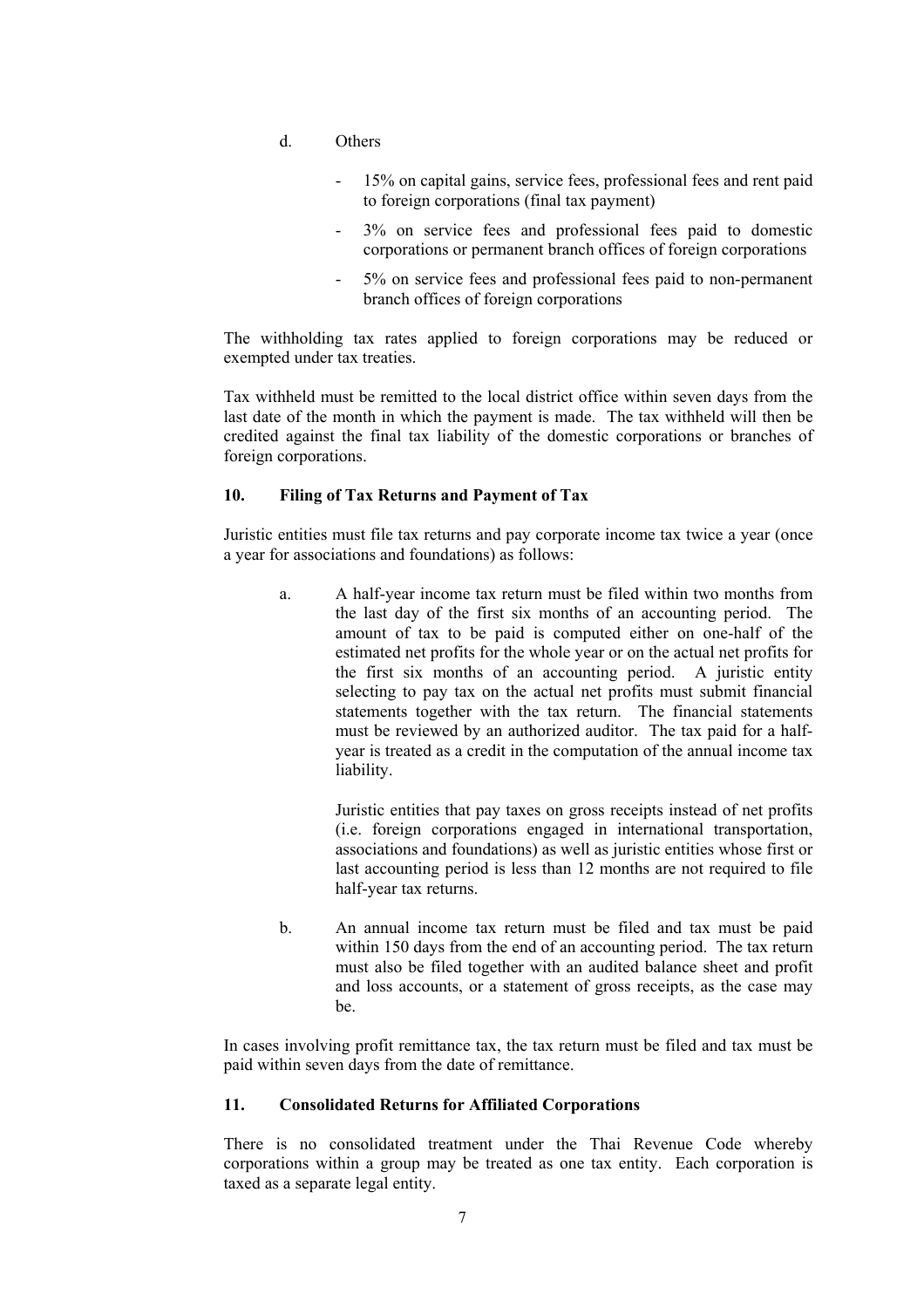In addition, there is no form of group relief or relief by consolidation in respect of losses incurred by an affiliate.

#### **12. Transfer Pricing Rules**

The Revenue Department has the power to make assessments regarding transfer of assets, rendering of services or lending of money without any compensation, service charge or interest or compensation, service charges or interest in an amount considered to be lower than the market value without justification.

Under the transfer pricing regulation, the term "market price" is defined as the price of the remuneration, service fee, or interest which each independent party shall set fairly in business practice, in the transfer of assets, provision of services, or extension of loans of the same type as on the date of such transfer of assets, or provision of services, or extension of loans. The term "independent party" means a party to the contract that has no relationship with the other party in the aspects of management, control, or joint investment, directly or indirectly.

Methods that may be employed for determining market price are the Comparable Uncontrolled Price (CUP) Method, Resale Price Method, Cost Plus Method, or other internationally accepted methods.

Additionally, the Revenue Department has the power to determine the price of imported goods by comparing them with the price of goods of the same category and type which are delivered to another country.

### **13. Other Matters**

#### **The Petroleum Income Tax**

Companies granted licenses to explore, produce, and export petroleum (crude oil, natural gas, etc.) under the Petroleum Act are subject to tax under the Petroleum Income Tax Act instead of corporate income tax under the Revenue Code.

Petroleum Income Tax is chargeable on net profits at the rate of 50%. No further tax is levied on dividends payable to shareholders or on the distribution of profits to the head office by a branch. Net profit for petroleum income tax purposes is computed in the same manner as for corporate income tax but net losses may be carried forward for ten accounting periods and interest is not a deductible expense.

## **B. PARTNERSHIPS**

Under the Thai Civil and Commercial Code, partnerships are classified into three types as follows:

- 1. Unregistered Ordinary Partnership
- 2. Registered Ordinary Partnership
- 3. Limited Partnership

For income tax purposes, unregistered ordinary partnerships are subject to personal income tax (see Section IV, "Individuals") in the same manner as a group of persons that do not constitute a legal entity, whereas registered ordinary partnerships, limited partnerships, and limited companies fall within the scope of corporate income tax.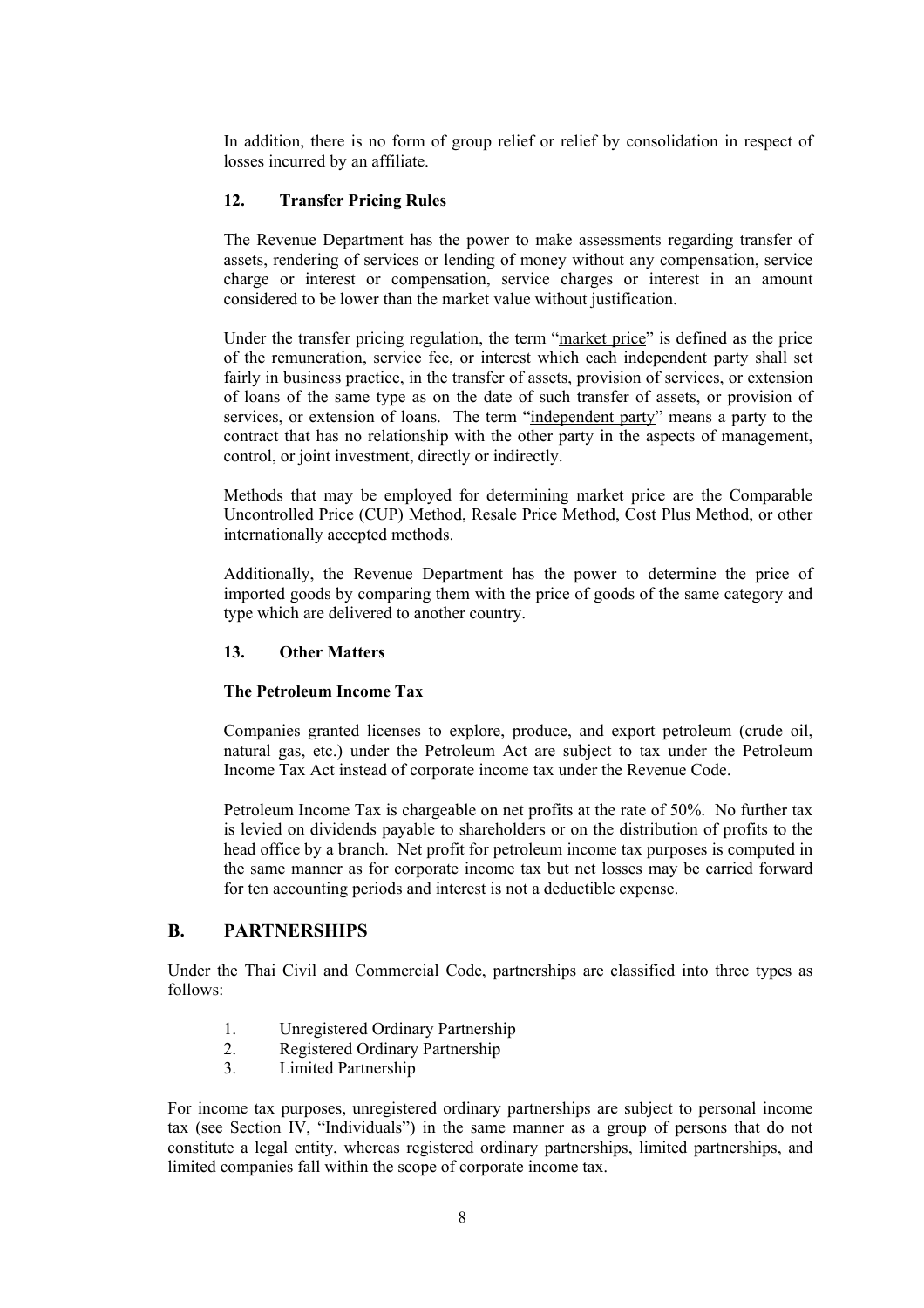## **C. OTHER ENTITIES**

#### **1. Joint Ventures**

A joint venture is not recognized as a juristic person under the Civil and Commercial Code but is recognized as a taxable entity for corporate income tax purposes under the Revenue Code.

The term "Joint Venture", defined in Section 39 of the Revenue Code, means a business or profit-seeking enterprise carried on jointly between:

- a. a company and another company;
- b. a company and a juristic partnership (i.e., a registered ordinary partnership or a limited partnership);
- c. a juristic partnership and another juristic partnership; or
- d. a company and/or a juristic partnership on the one hand, and an individual, a non-juristic body of persons (a group of persons), an ordinary partnership, or another juristic person on the other hand.

In order to be regarded as a joint venture, the following conditions must be satisfied:

- a. There must be a business or profit-seeking activity. If two companies jointly carry on a non-profit-seeking activity, it is not a joint venture in the meaning of the Revenue Code.
- b. The business or profit-seeking enterprise must be undertaken jointly by two or more partners.
- c. There is an agreement for sharing of profits and/or losses, investments, liabilities, properties and/or technology under a joint venture agreement.
- d. One of the partners in the joint venture business must be a limited company or a juristic partnership. If both partners are individuals, they do not constitute a joint venture and therefore are subject to personal income tax instead of corporate income tax.

Under the Revenue Code, a joint venture is treated in the same manner as a corporation and subject to all the rules (i.e. computation of net profits and/or losses, filing of tax returns and payment of taxes) and tax rates applicable to a corporation.

However, the share of profits under a joint venture received by a juristic company and partnership organized under Thai law or by a juristic company and partnership organized under a foreign law and carrying on business in Thailand is exempt from further corporate income tax once in the hands of the recipients (participating partners).

In case a partner is a foreign company not carrying on any other business activity in Thailand, the share of the profits paid to that partner is subject to withholding tax in the same manner as dividends (withholding tax rate of 10%).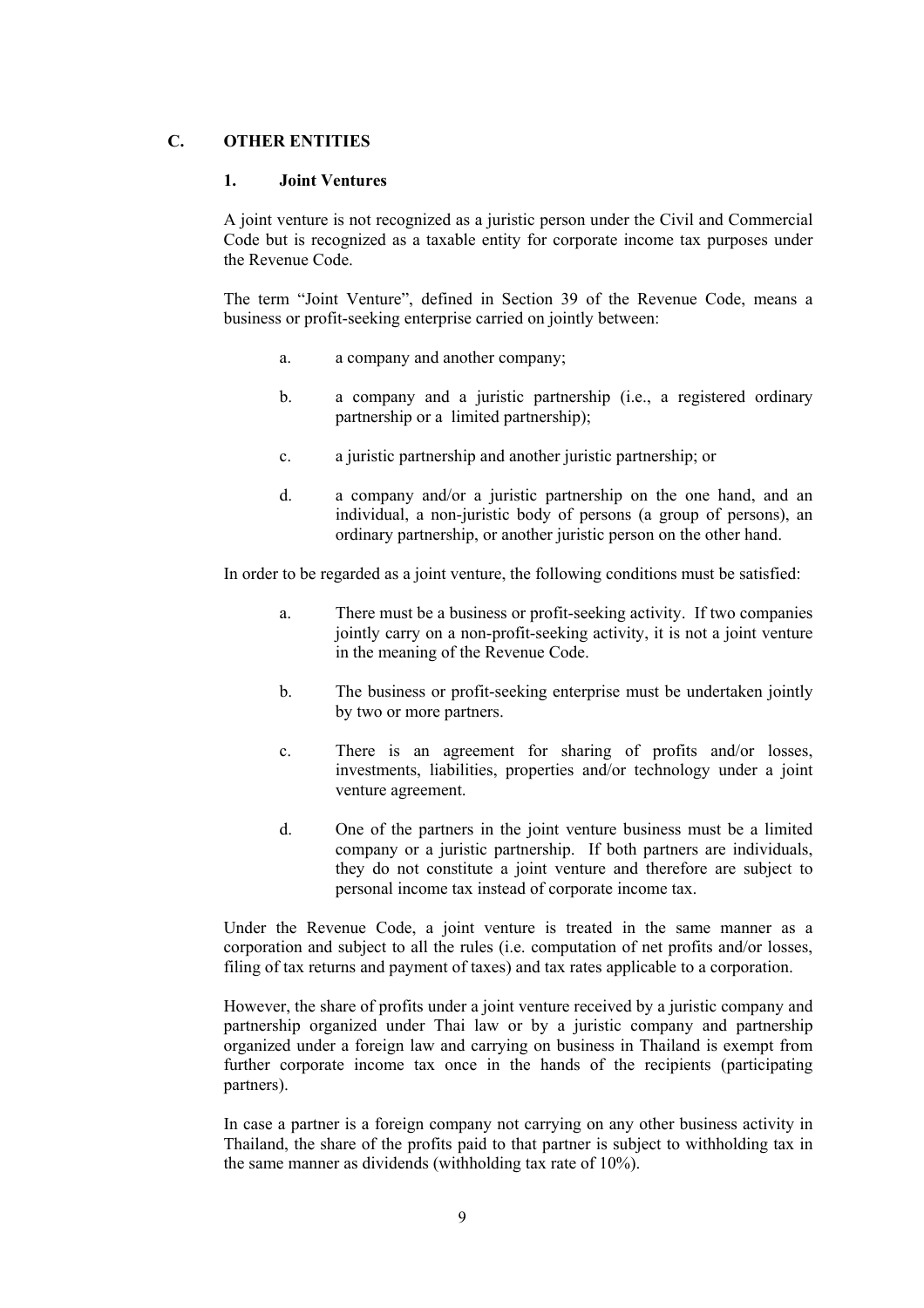According to the Civil and Commercial Code, since a joint venture does not constitute a juristic person, it can neither be sued in court nor be a plaintiff or defendant. Therefore, when business transactions (buying or selling of goods, lending money) are entered into, they must be effected by one or both of the partners on behalf of the joint venture. The bank account of the joint venture should also clearly be separate and distinct from the individual accounts of the joint venture partners.

### **2. Consortiums**

A consortium is a group of companies similar to a joint venture, but the members do not share in the profits and/or losses, investments, liabilities, properties, and/or technology. Therefore, a consortium is not liable to pay income tax in its own name. Income derived by a member from a consortium will be included with the member's other income and is subject to corporate income tax.

## **3. Associations and Foundations**

Associations and foundations registered under Thai law are subject to pay corporate income tax on gross income before the deduction of any expenses. The tax rates are:

- a. 2% on gross income under Section 40(8) of the Revenue Code (i.e. income from business, commerce, agriculture, industry transport, etc.).
- b. 10% on any gross income other than income under Section 40(8) of the Revenue Code (i.e. interest, dividend, capital gain, rental, commission, professional fee).

Associations and foundations are granted corporate income tax exemption on registration and subscription fees received from members, and on money or properties received as donations or gifts.

Associations and foundations prescribed as public charity organizations or institutions under a Notification of the Ministry of Finance are exempt from corporate income tax on all kinds of income.

An association or a foundation must file a tax return (Form Por.Ngor.Dor. 55) and pay tax to the local district office within 150 days from the closing date of an accounting period. The filing of a half-year tax return (Form Por.Ngor.Dor 51) is not required for associations or foundations.

# **D. INDIVIDUALS**

In Thailand, the tax on income of an individual is called personal income tax. The Thai Revenue Code provides principles for the collection of personal income tax on income derived from sources both inside and outside Thailand. According to the Code, individual taxpayers are classified into five categories and assessable income is classified into eight categories. Taxable income of an individual is derived after all expenses and allowances have been deducted from the assessable income. Tax levied on taxable income ranges from 5% up to 37%.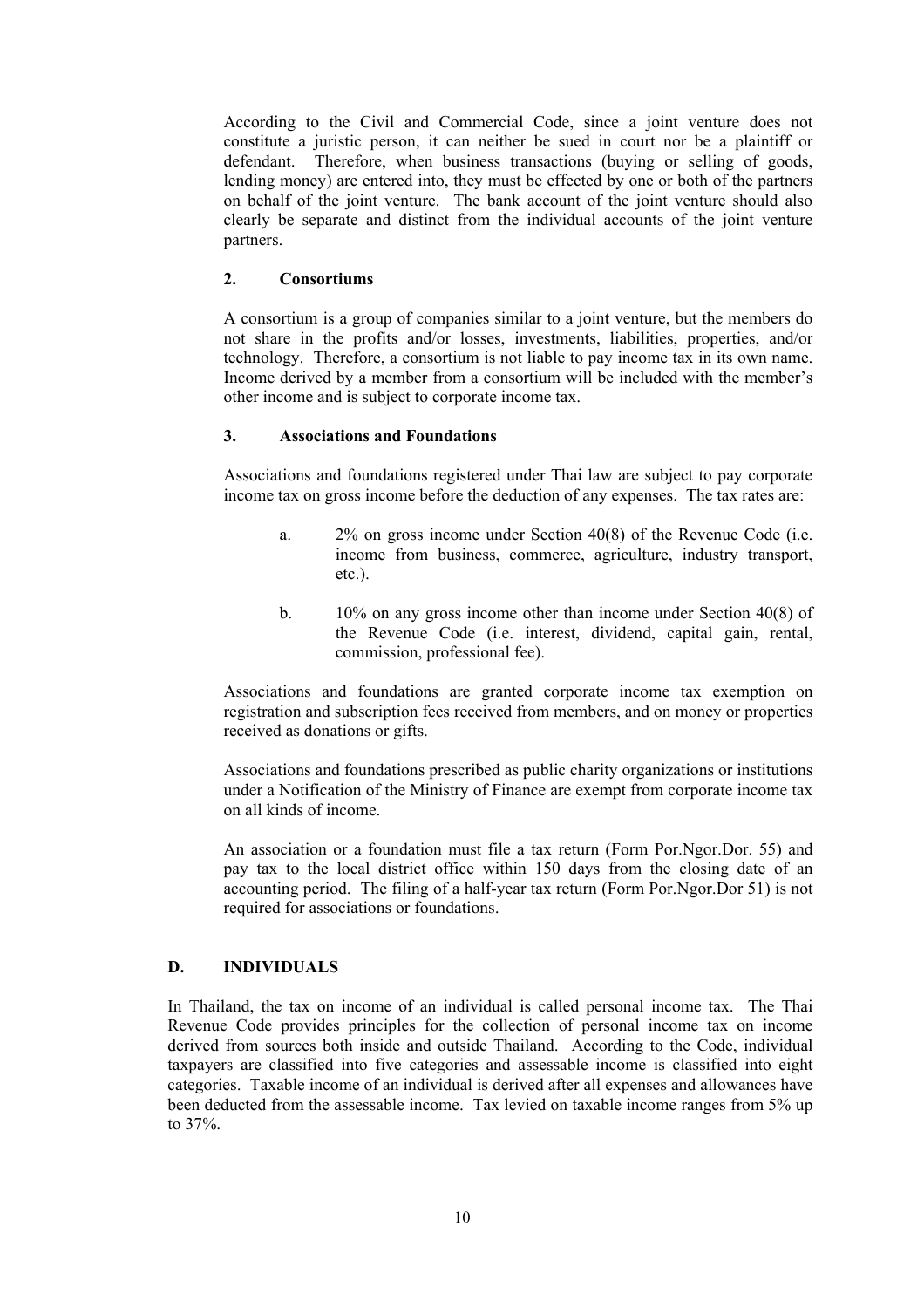### **1. Taxable Persons**

Individual taxpayers are classified into five categories as follows:

- a. a natural person;
- b. a group of persons which do not constitute a legal entity;
- c. an unregistered ordinary partnership;
- d. a deceased person for their assessable income and estate throughout the year in which death occurred;
- e. an undistributed estate of the deceased.

## **2. Taxable Base**

The taxable base is determined by deducting certain allowances from the total assessable income. The total assessable income is determined by aggregating the amounts under the different categories of income after deducting certain permitted expenses from assessable income of each category.

In general, all types of income are assessable unless expressly exempt by law. Assessable income includes the tax absorbed by the payer of assessable income, or any other persons at all levels. According to Section 40 of the Revenue Code, assessable income is classified into eight categories, as follows:

- a. income derived from personal services rendered to employers (employment income);
- b. income derived by virtue of a post, office of employment, or service rendered;
- c. income from goodwill, copyrights, franchises, patent, other rights, annuity, etc.;
- d. income in the nature of interest, dividends, bonus for investor, reduction of capital, increment of capital, gain on amalgamation, acquisition, or dissolution, and gain on transfer of shares;
- e. income from letting properties, breaches of contracts of installment sale or hire-purchase contracts;
- f. income from liberal professions such as law, engineering, architecture, and accounting;
- g. income from contracting of work whereby the contractor provides essential materials besides tools;
- h. income from business, commerce, agriculture, industry, transport, or any other activity not specified above.

The definition of employment income is broad and inclusive of almost all fringe benefits such as gratuity, pension, meals provided, house rental allowance, monetary value of rent-free accommodation, automobile provided for an employee's private use, tax paid or reimbursed by an employer, life insurance premium paid by an employer, and payment by an employer for settlement of any obligation of an employee.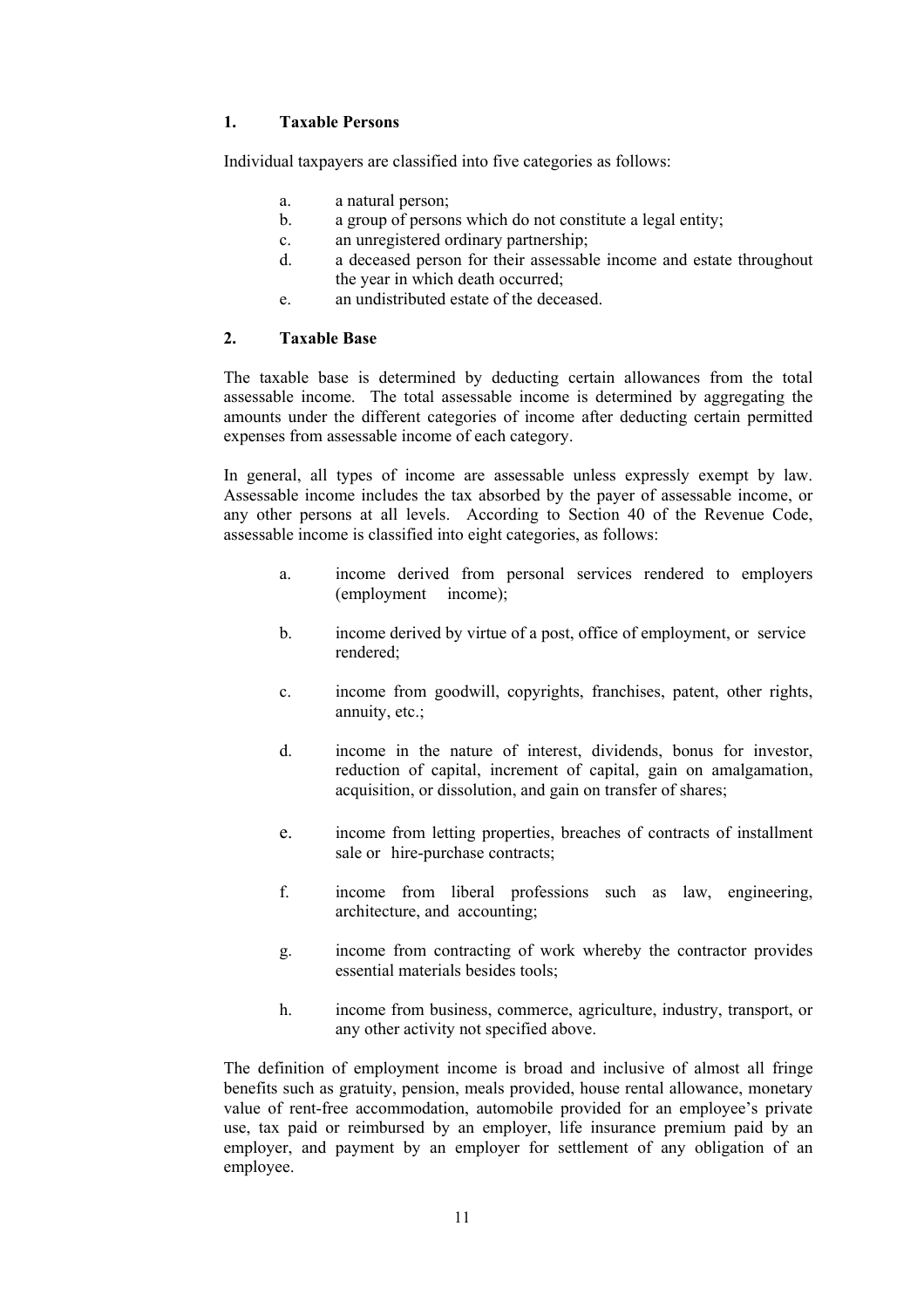### **3. Exemptions**

Income specified as exempt from personal income tax is provided under the Revenue Code and by Royal Decrees issued under the Revenue Code. Some examples of income which is exempt from personal income tax are as follows:

- a. per diem or transport expenses spent in good faith by an employee, a holder of office, or a person rendering services necessarily, exclusively, and wholly for carrying out his/her duties;
- b. the portion of traveling expenses paid by an employer to an employee for traveling from another place to take employment for the first time or for returning to his/her place of origin at the termination of employment if such expenses are incurred necessarily for those very purposes (traveling expenses received by an employee who returns to his/her place of origin and then takes up employment with the same employer within 365 days from the expiration of the previous term of employment are not exempted);
- c. medical expenses paid by an employer for an employee and his/her family;
- d. maintenance income derived under a moral obligation, a legacy, or an inheritance, or gifts made in a ceremony or on occasions in accordance with established custom;
- e. proceeds from the sale of movable property acquired by bequest or acquired without a view to trading or profits;
- f. awards for the purpose of education or scientific research;
- g. compensation for wrongful acts, sums derived from insurance or from a funeral assistance scheme;
- h. share of profits obtained from a non-registered ordinary partnership or a group of persons;
- i. income from sale of securities on the Stock Exchange of Thailand, excluding income from sale of debentures and bonds;
- j. compensatory benefit received by an insured person from the social insurance fund under the law governing social insurance.

#### **4. Deductions**

a. Deductible Expenses

A standard deduction in percentage of assessable income or the actual expenses incurred in deriving income are allowed, depending on the category of the income. Deductible expenses are as follows:

> (1) For income under Sections 40(1) and 40(2), a standard deduction of 40% with a maximum deduction of Baht 60,000 is allowed. In the case that a lump-sum payment is made because of retirement or termination, a deduction of expenses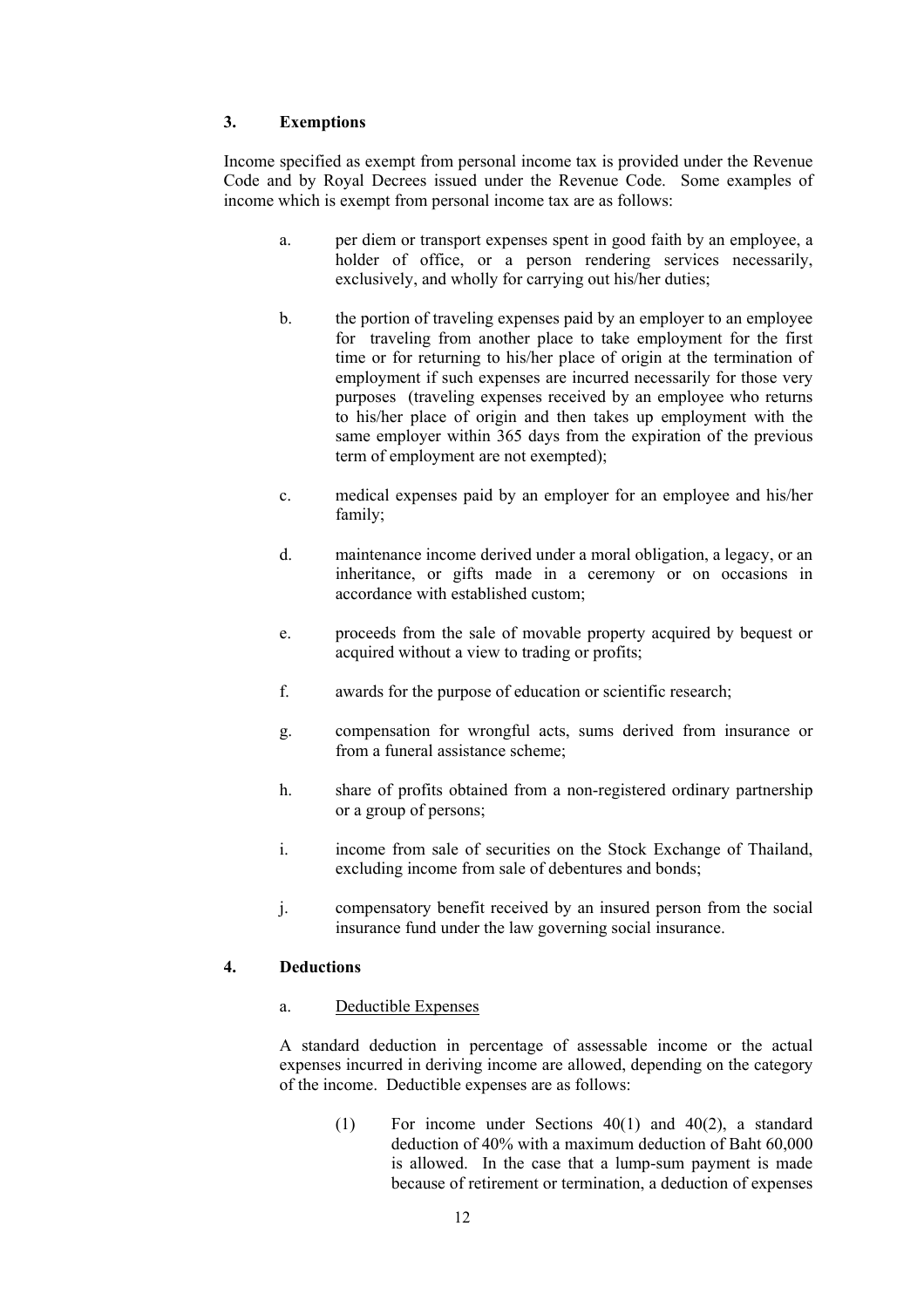is available of Baht 7,000 multiplied by the number of years of employment, but not in excess of the payment itself. A further deduction of 50% is available for the balance.

- (2) No deduction of expenses is allowed for income under Sections  $40(3)$  and  $(4)$  except for income from copyrights for which a standard deduction of 40%, with a maximum deduction of Baht 60,000, is allowed.
- (3) For income under Sections  $40(5) 40(8)$ , either the actual expenses incurred in deriving such income or alternatively the optional standard deductions ranging from 10% to 85% in respect of each category of income are allowed.

In order for the actual expenses to be deductible, the following rules must be satisfied:

- (1) The expenses must be proved by supporting evidence.
- (2) The expenses must be necessary and reasonable.
- (3) The expenses must not be prohibited from being deducted by the Revenue Code.
- (4) If special rules are provided in the Revenue Code with respect to any expenses, those rules must be followed, e.g. bad debts reserve and depreciation.

#### b. Allowances

Various kinds of allowances are allowed to be deducted from a taxpayer's total assessable income in order to arrive at taxable income. Such allowances are as follows:

| (1)  | For taxpayer                                          | Baht 30,000 |
|------|-------------------------------------------------------|-------------|
| (2)  | For taxpayer's spouse                                 | Baht 30,000 |
| (3)  | For each child (maximum of 3 children)                | Baht 15,000 |
| (4)  | Education allowance for each child studying           |             |
|      | in Thailand                                           | Baht 2,000  |
| (5)  | Life insurance premium, not exceeding                 | Baht 50,000 |
| (6)  | Spouse's life insurance premium, not exceeding        | Baht 10,000 |
| (7)  | Interest on loan for acquiring houses, not exceeding  | Baht 10,000 |
|      | (for a sum exceeding Baht 10,000, it shall be         |             |
|      | deducted from the assessable income with a            |             |
|      | maximum deduction of Baht 40,000)                     |             |
| (8)  | Provident fund contribution                           | Baht 10,000 |
|      | (for a sum exceeding Baht 10,000, it shall be         |             |
|      | deducted from the assessable income with a            |             |
|      | maximum deduction of Baht 290,000)                    |             |
| (9)  | Social security allowance in the amount actually paid |             |
| (10) | For an estate of a deceased person                    | Baht 30,000 |
| (11) | For each partner of a non-juristic partnership or     |             |
|      | group of persons who reside in Thailand,              |             |
|      | Baht 30,000 per person but not exceeding              | Baht 60,000 |
| (12) | Charity allowance, not exceeding 10% of the           |             |
|      | balance after deduction of other allowances           |             |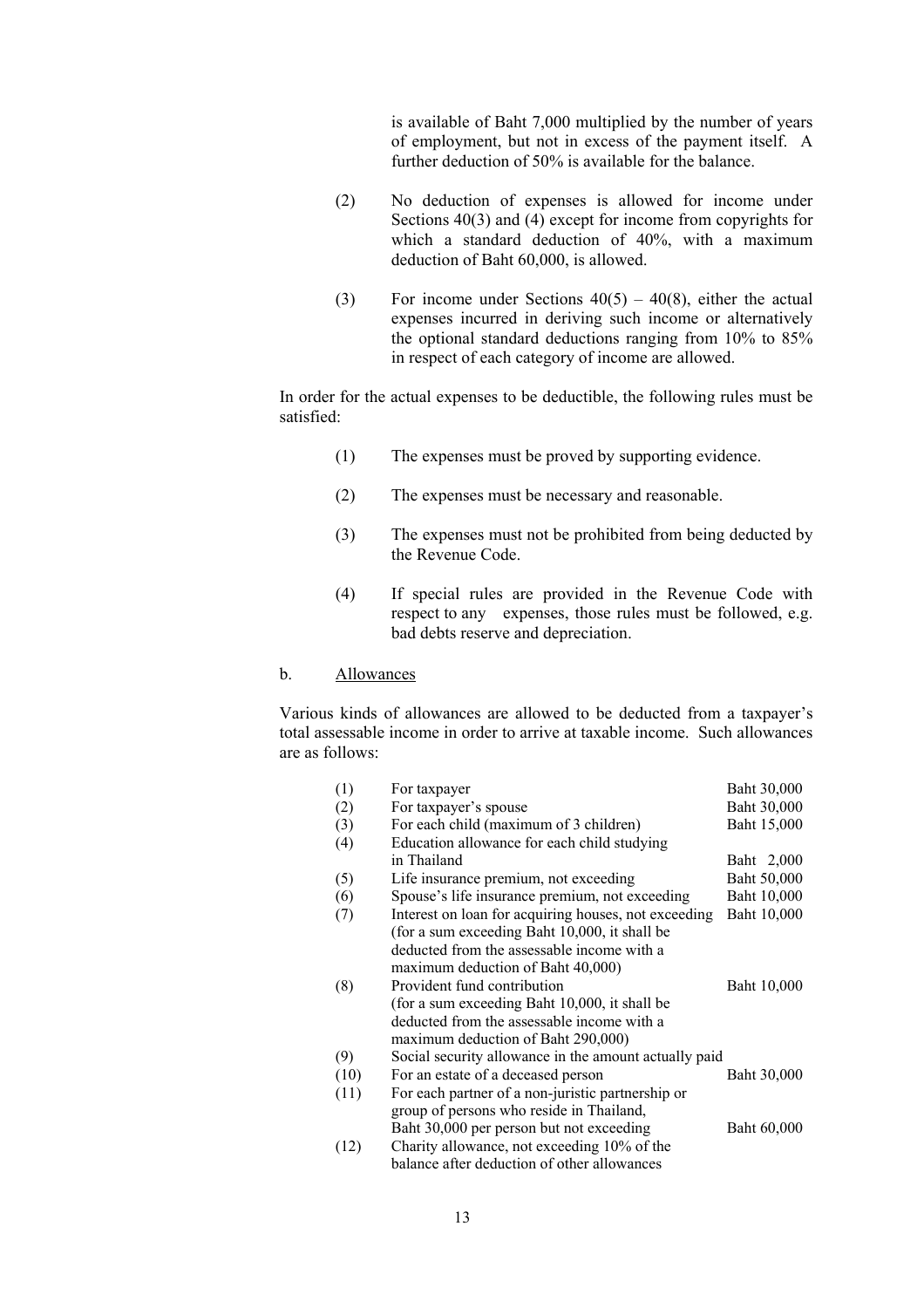#### **5. Non-Deductible Expenses**

Regarding non-deductible expenses for corporations (expenses stated under Sections 65 bis and 65 ter of the Revenue Code), such expenses are also prohibited from being deducted from the income of an individual. Examples of such expenses are as follows:

- a. private expenses and gifts;
- b. tax penalties, surcharges and criminal fines under the Revenue Code;
- c. any artificial or fictitious expense;
- d. any damage recoverable under an insurance contract or contract of indemnity;
- e. any disbursement, if the identity of its recipient cannot be proved by the payer.

Losses from operations are not permitted to be carried forward for individuals.

### **6. Tax Rates**

Taxable income (net assessable income) is arrived at after all expenses and allowances have been deducted from the assessable income. Taxable income shall be subject to tax at progressive rates ranging from 5% to 37%, with an exemption on the first Baht 80,000 of net assessable income, as follows:

| Taxable income from      | Tax Rate   | Tax Amount | Accumulated Tax |
|--------------------------|------------|------------|-----------------|
| 100,000<br>$(1 -$        | Exempt     | -()-       | -0-             |
| $>100.000$ -<br>500,000  | $10\%$     | 40,000     | 40,000          |
| $> 500,000 - 1,000,000$  | <b>20%</b> | 100,000    | 140,000         |
| $>1,000,000 - 4,000,000$ | 30%        | 900,000    | 1,040,000       |
| >4,000,000               | 37%        |            |                 |

For individuals with a gross income, excluding income under Section 40 (1) of the Revenue Code (employment income), amounting to Baht 60,000 or more, the income tax payable shall not be less than 0.5% of said gross income.

## **7. Territorial Rules**

Under the Revenue Code, an individual, Thai or foreign, who derives assessable income from sources in Thailand is liable to pay personal income tax whether or not such income is paid within or outside Thailand.

A person (Thai or foreign) who resides in Thailand at one or more times for an aggregate period of 180 days or more in any tax (calendar) year will be regarded as a resident of Thailand for tax purposes. A resident of Thailand is liable for personal income tax on income from sources inside Thailand and on assessable income derived from sources outside Thailand. However, the imposition of tax on income derived outside Thailand will apply only to income derived and brought into Thailand in the same year in which such income is earned. A non-resident is subject to pay tax only on income from sources within Thailand (irrespective of the place of payment).

Assessable income from sources in Thailand include the following:

- a. income from a post or an office held in Thailand;
- b. income from a business carried in Thailand;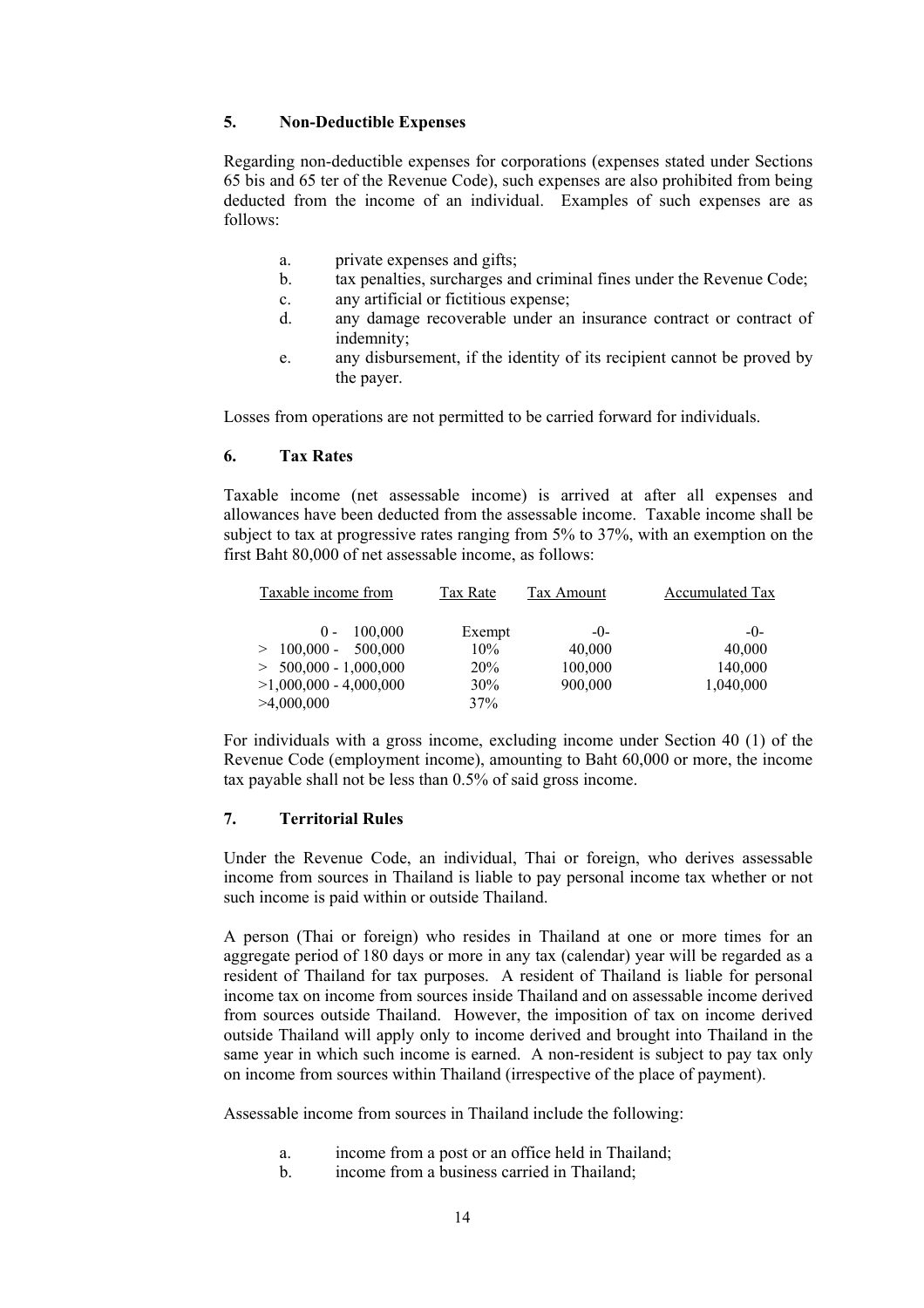- c. income from the business of an employer in Thailand;
- d. income from a property situated in Thailand.

Assessable income from sources outside Thailand include the following:

- a. income from a post or office held abroad;
- b. income from a business carried on abroad;
- c. income from a property situated abroad.

#### **8. Withholding Taxes**

Withholding taxes are applied to some categories of income paid to an individual such as employment income, royalties, dividend, capital gain, income from hire of assets, income from hire of work, advertising fee, and professional fee. The amount of tax to be withheld depends on the category of income.

In the case of income received by way of salary (employment income), the withholding tax applied for residents and non-residents is the same. The tax to be deducted from the periodic payment of income is determined by:

- a. projecting the income paid for a full year;
- b. deducting expenses and allowances from the full year's income;
- c. computing the tax on such amount in accordance with the personal income tax rate;
- d. dividing the amount of tax computed by the number of payments.

The tax withheld must be remitted to the local district office within seven days from the last date of the month in which the payment is made.

The tax withheld at source will be credited against the final tax liability of the taxpayer. If the tax withheld is more than the actual tax payable, the excess will be refunded to the taxpayer.

#### **9. Filing of Tax Return and Payment of Tax**

Personal income tax is imposed on a preceding year basis. The tax year is determined on a calendar year basis.

Every person, except a minor or a person adjudged incompetent or quasi incompetent, must file an income tax return if such person:

- a. has no spouse and the assessable income of the preceding tax year exceeds Baht 30,000;
- b. has no spouse and the assessable income of the preceding tax year arises exclusively under Section 40(1) and exceeds Baht 50,000;
- c. has a spouse and the assessable income of the preceding tax year exceeds Baht 60,000;
- d. has a spouse and all of the assessable income of the preceding tax year arises exclusively under Section 40(1) and exceeds Baht 100,000.

Generally, personal income tax is due and payable once a year on or before March  $31<sup>st</sup>$  of the following year, except for a taxpayer who derives income under Sections 40(5) to 40(8) who is thus liable to file a half-year tax return and pay tax on or before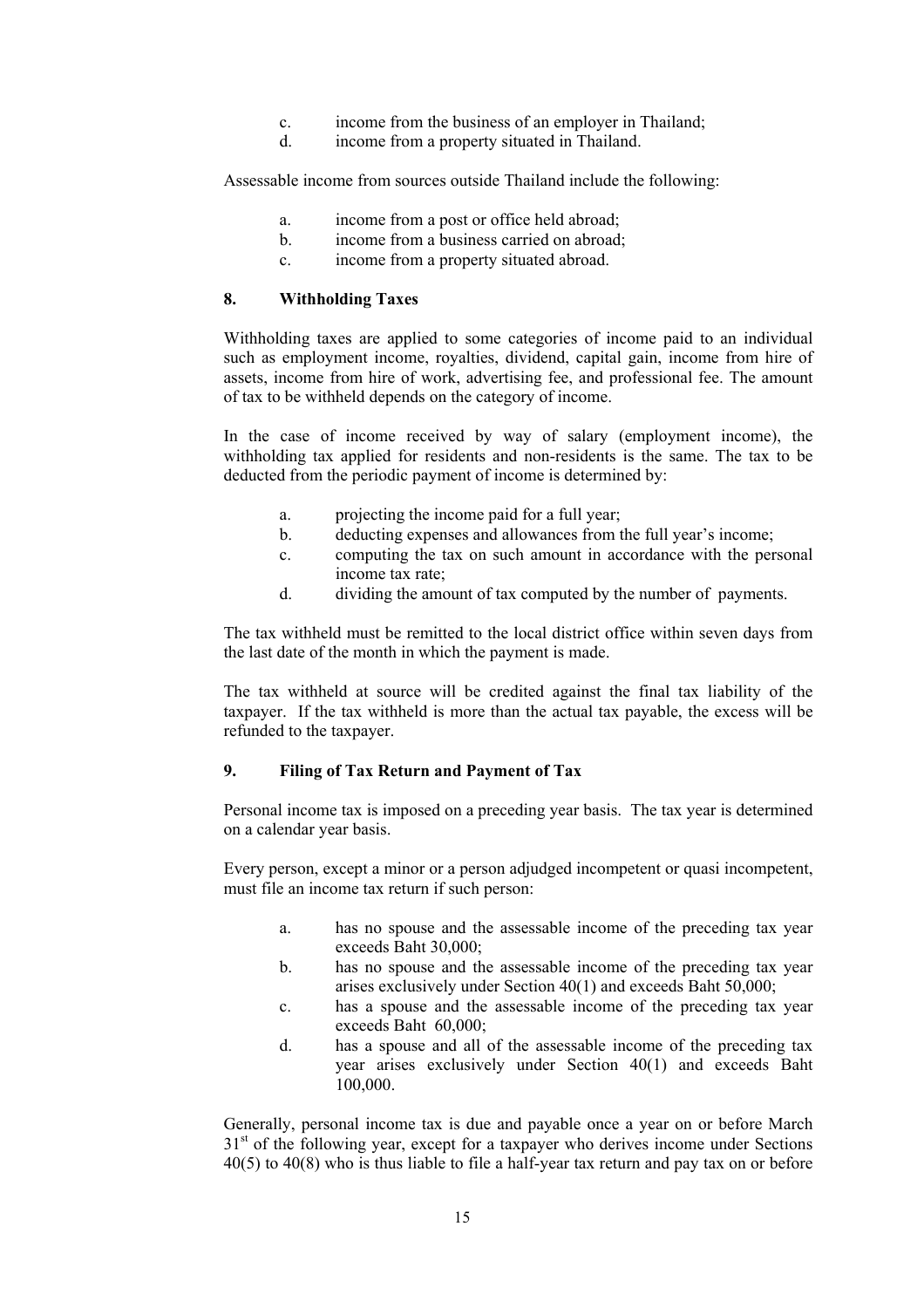September 30 of each year, for the income earned between January and June. The tax paid for the half-year is allowed as credit against tax due for the full year.

An individual taxpayer is required to file a tax return and pay tax at the local district office where he/she resides. However, the taxpayer may file the tax return at a Thai commercial bank or through the Internet.

Upon filing an individual tax return, if the tax payable amounts to Baht 3,000 or more, the taxpayer is allowed to pay such tax in three equal installments, without any interest or surcharge. The first installment must be paid together with the filing of the tax return. The second installment must be paid within one month from the date when the first installment was due, and the third installment must be paid within one month from the date when the second installment was due.

#### **10. Other Matters of Consequence**

#### a. Tax Credit for Dividend

An individual, either a resident of Thailand or domiciled in Thailand, who receives dividends from any company organized under the laws of Thailand is entitled to claim a tax credit equal to the amount of dividend, multiplied by the corporate income tax rate (i.e., 30%) and divided by the result of 100 minus the corporate income tax rate (i.e. 30%). This tax credit is required to be first included as assessable income and then deducted from the total amount of tax payable.

#### b. Taxation on Capital Gains

There is no separate capital gains tax in Thailand. Capital gains are taxed as ordinary income.

Gains on the sale of immovable property, other than ships or vessels of six tons or more, steam launches or motor boats of five tons or more, or floating houses, are exempt from income tax if the property was acquired by bequest or was not acquired for trading or profitmaking.

Gains on the sale of immovable property are generally subject to personal income tax and the tax is usually withheld at source. The special tax computation is elective and based on the price of the immovable property as appraised by the Land Department and a standard deduction, based on the length of holding period, is applied in case the property was not acquired for trading or profit-making. Gains on sale of securities are generally subject to personal income tax at progressive tax rates from 5% up to 37%, but gains on sale of securities listed on the Stock Exchange of Thailand (not including gains on sales of debentures and bonds) are exempt from income tax.

#### c. Taxation of Stock Options

Stock options received are regarded as taxable income of an employee. However, Thai income tax is not imposed when the employee receives the stock option, but when the employee exercises the option to buy shares. The taxable income derived from receiving the stock option is based on the difference between the exercise price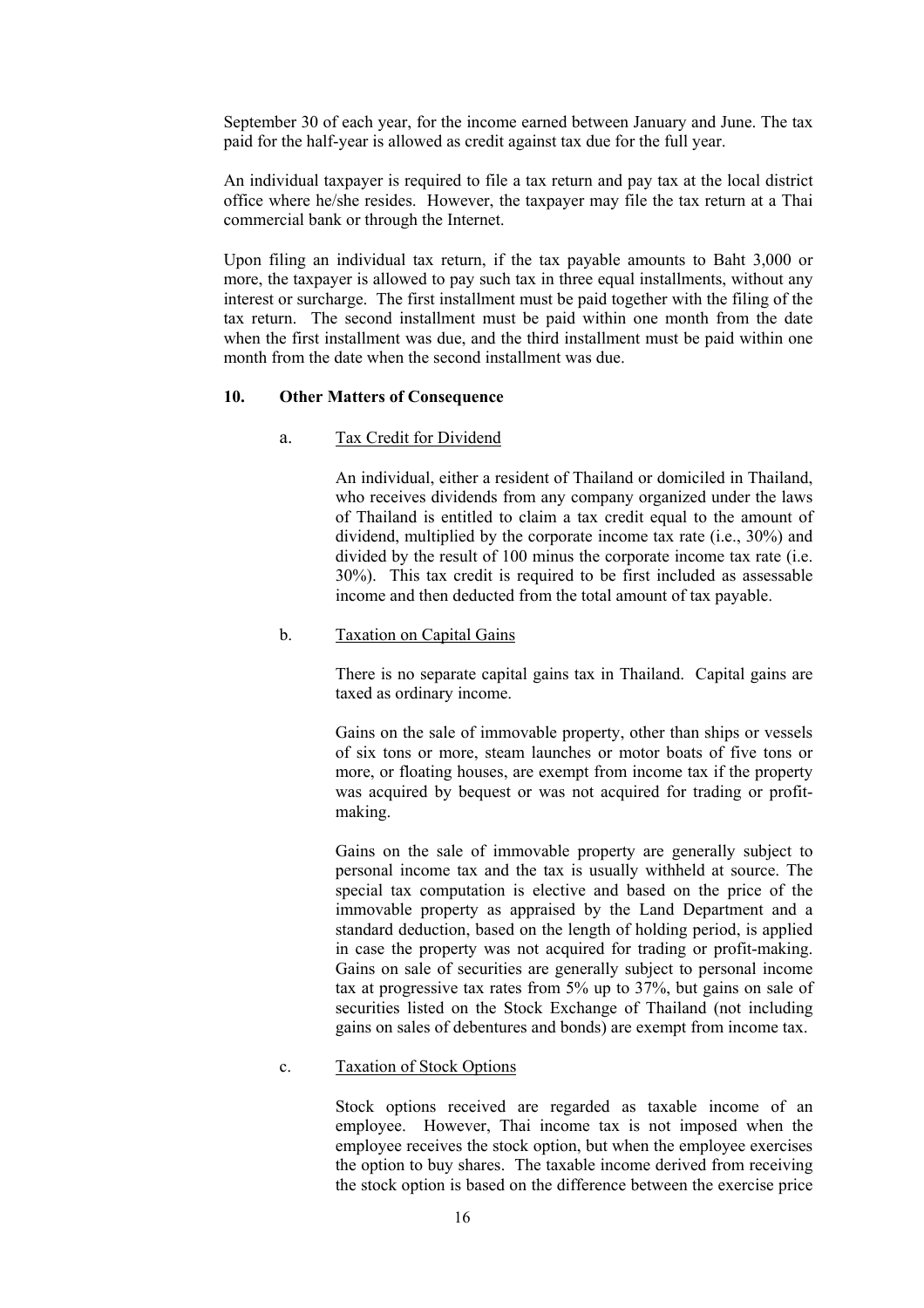and the market price of the shares on the date of receiving the ownership in such shares.

# **II. ALL OTHER TAXES, CONTRIBUTION AND TRANSFER REGIMES**

Apart from income tax, other major taxes and duties in Thailand are value added tax (VAT), specific business tax (SBT), customs duties, excise tax, stamp duties, property tax and signboard tax.

# **A. VALUE ADDED TAX (VAT)**

VAT was put into effect on January 1, 1992 to replace the business tax. It is an indirect tax collected upon consumption, i.e. at each stage of production, or distribution of goods, or provision of services.

Generally, the operator charges VAT on the sale of goods or provision of services to the consumer ("Output Tax"). The VAT paid by the operator to other operators for the purchase of goods or services ("Input Tax") is then deducted and the balance remitted to the Revenue Department. Thus, tax will accrue at each stage only on the "value added" to the goods or services at that stage. Under the VAT system, the tax will ultimately be borne by the consumer. The operator is therefore regarded as a collector of tax for the Revenue Department.

# **1. Persons liable to pay VAT**

Persons liable to pay VAT are as follows:

- a. Operators or persons who sell goods or render services in the course of their business or professional activities. Operators include companies, partnerships, joint ventures, sole proprietors and government enterprises conducting a business.
- b. Importers.
- c. Agents who sell goods or render services in the ordinary course of business for operators residing outside Thailand;
- d. Transferees of goods or services from certain persons or organizations, i.e. the United Nations, consulates, embassies, etc. Sale of goods or provision of services to such persons or organizations is subject to VAT at a zero-percent rate.
- e. Operators residing outside Thailand and the persons with the responsibility to carry on business in Thailand, including their employees or representatives residing in Thailand who have direct or indirect authority to manage for such operators, are jointly liable for VAT.

# **2. Transactions Subject to VAT**

VAT is imposed on the following transactions:

a. Sale of goods or provision of services by an operator.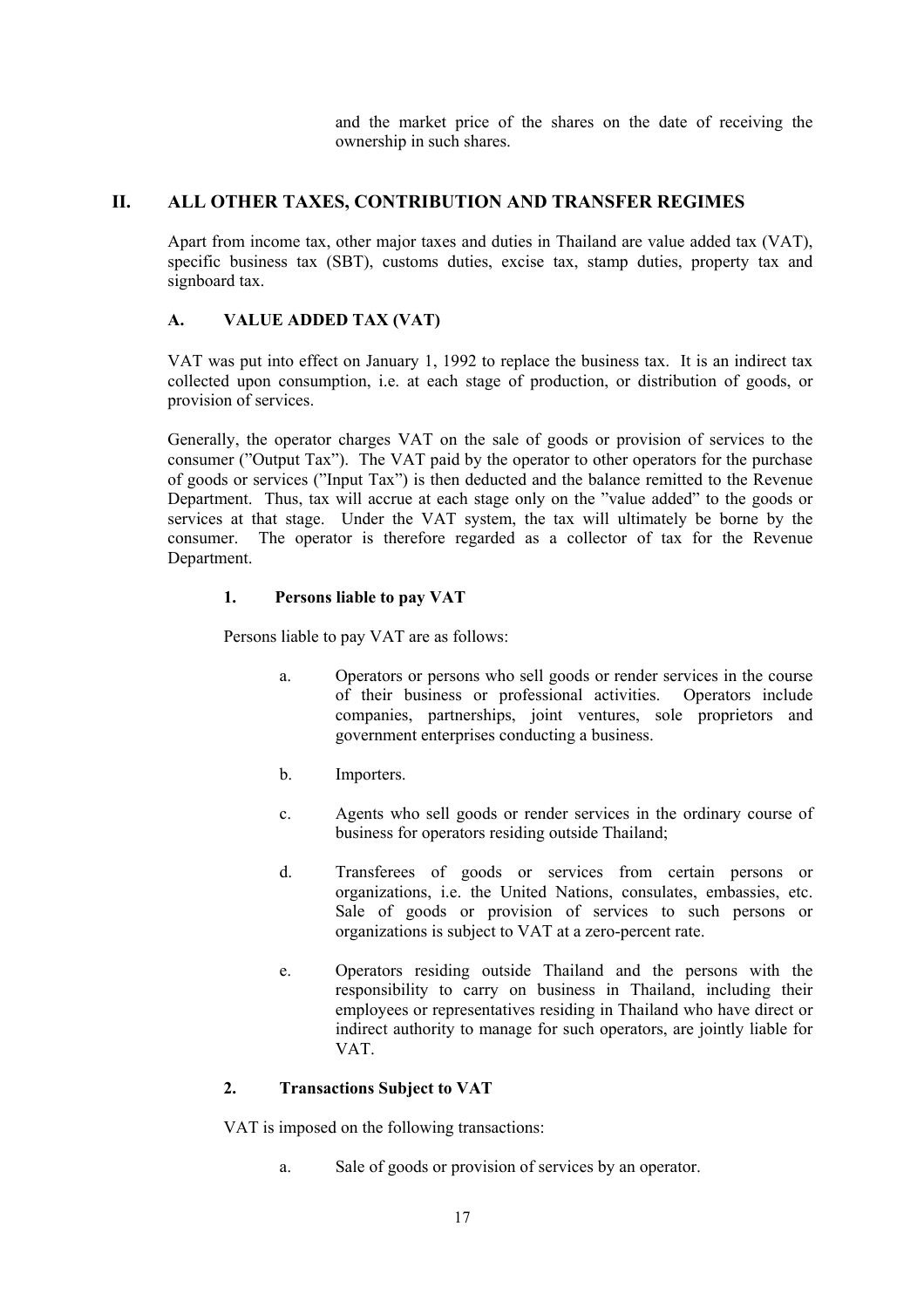b. Importation of goods by an importer.

 Under the given definition, "sale" is the disposition, distribution, or transfer of goods, whether or not for a benefit or consideration. It also includes the delivery of goods on hire-purchase or installment sale, the delivery of goods to an agent for sale or to a foreign country. "Service" is defined as any activity performed with a view to benefits, other than sale of goods, and includes making use of the supplier's own service by any means.

Furthermore, "provision of services in Thailand" means performing a service in Thailand, regardless of whether the use of such service is made locally or overseas. A service that is performed in a foreign country and made use of in Thailand will be regarded as provided in Thailand.

### **3. Exemptions**

a. Exempt Persons

The following persons are exempted from VAT:

- (1) Small businesses with annual sales volume not exceeding Baht 1,800,000.
- (2) Persons exempted by other laws, such as corporations falling under the Petroleum Income Tax Law.
- b. Exempt Transactions

In general, the sale of goods or provision of services that are necessary for the maintenance of life and social welfare will be exempt from VAT. The exempted transactions also include cultural services, and religious and charitable services. Examples of exempted transactions are as follows:

- (1) Sale of unprocessed agricultural products.
- (2) Provision of educational services.
- (3) Provision of health care services.
- (4) Provision of domestic transportation services and international transportation by land.
- (5) Sale of goods or provision of services exclusively for the benefit of a religion or a public charity in Thailand, provided that the profits are not applied for other purposes.

### **4. Tax Base**

The tax base for sale of goods or provision of services is the total value received or receivable by a supplier from the sale or service inclusive of excise tax.

The value of the tax base includes money, property, compensation, consideration for services, or any benefit ascertainable in terms of money. However, the value of the tax base will not include the following:

a. Prompt discounts and allowances as clearly stated and deducted from the price of goods or services on the tax invoice.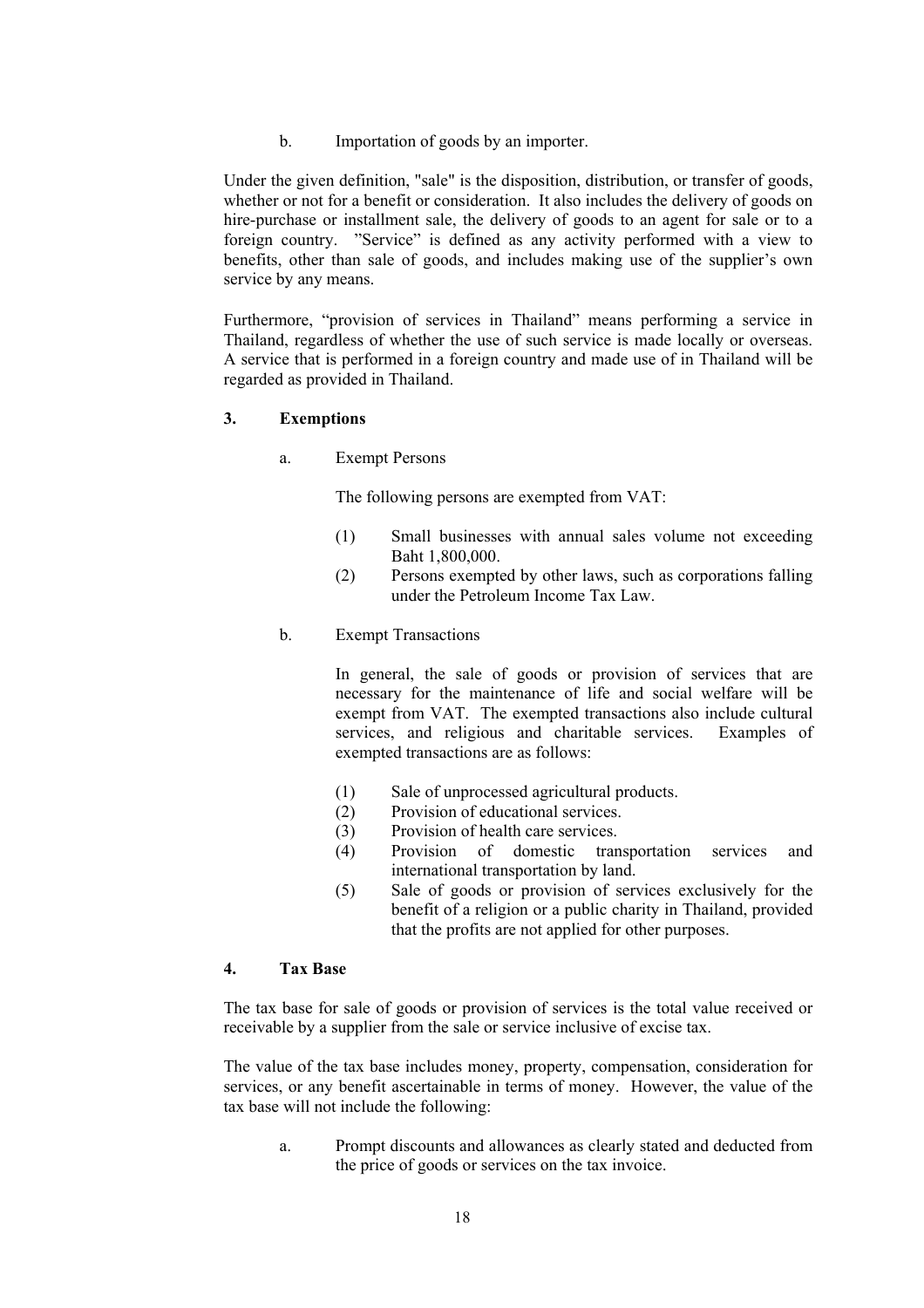- b. Rebates, subsidies or compensation prescribed by the Director-General of the Revenue Department, with the approval of the Minister;
- c. Output tax.
- d. Compensation answering to the description and conditions given or prescribed by the Director General, with the approval of the Minister.

The tax base for the import of goods is the C.I.F price of goods plus import duty and excise tax (if any) and surcharges and other taxes and fees.

#### **5. Tax Rates**

VAT rates can be classified into two categories:

a. 10% Rate

The VAT is generally imposed at a standard rate of 10%. This rate includes municipal tax, charged at the rate of one-ninth of the VAT rate. All sales of goods, provision of services and importation of goods are subject to this rate, except the businesses or transactions stated in (2) hereunder. The 10% VAT is currently imposed at a reduced rate of 7% but will go back to 10% from October 1, 2007 onward.

b.  $0\%$  Rate

The 0% rate applies only to certain businesses specified under the provisions of VAT. A business that makes only zero-rated supplies will not be required to collect any tax on its supplies and can refund all input tax paid. The following are examples of businesses subject to the 0% rate are:

- (1) Exporters of goods.
- (2) Providers of services performed in Thailand but used in a foreign country.
- (3) Providers of international transport services by aircraft or sea-going vessels, organized under Thai or foreign law.
- (4) Sellers of goods and providers of services to the United Nations organization or its specialized agencies or to a foreign embassy or consulate.

#### **6**. **Computation**

VAT is computed monthly by deducting the amount of VAT paid on the purchase of goods and services for sale or utilization in the production process during the month ("Input Tax") from VAT due from the sale of goods or provision of services during the same month ("Output Tax"). If Output Tax exceeds Input Tax, the operator must remit the excess amount to the Revenue Department. If Input Tax exceeds Output Tax, the excess amount may either be claimed as a tax refund from the Revenue Department or carried forward to offset against the VAT due in the following months.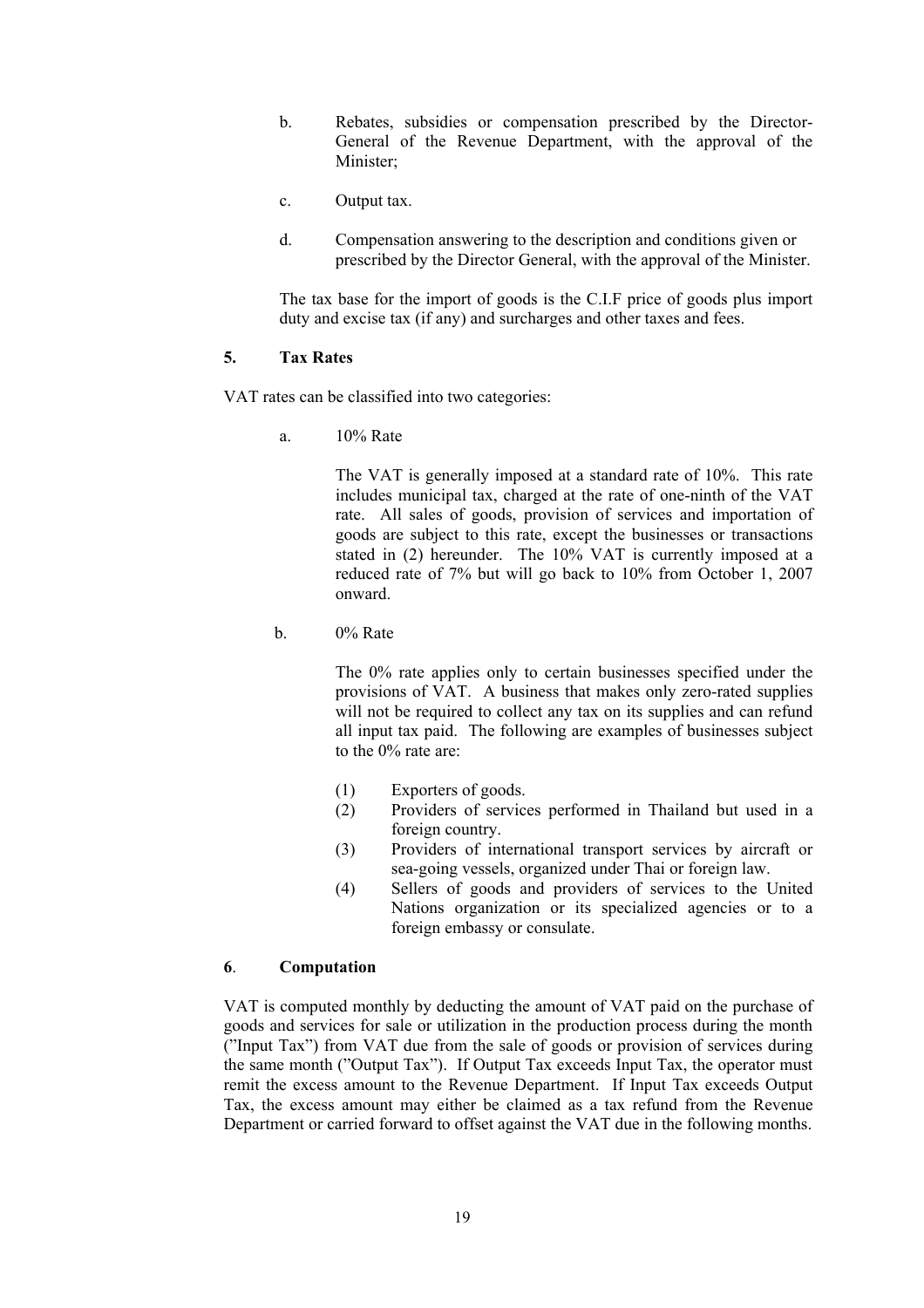VAT arising from the purchase of goods or services ("Input Tax") is not always deductible from the total VAT due ("Output Tax"). Examples of non-deductible input tax are as follows:

- a. Input tax without a tax invoice.
- b. Input tax with a tax invoice containing materially inaccurate or incomplete contents.
- c. Input tax which is not related to the operator's business.
- d. Input tax on entertainment expense.
- e. Input tax of a tax invoice issued by non-authorized person.

If an operator carries on business in both categories subject to and not subject to VAT, then the operator is required to apportion Input Tax to each business. Only the Input Tax that is attributable to the business of the category subject to VAT may be deducted from Output Tax.

## **7. VAT Registration**

An operator must apply for VAT registration within 30 days after its annual revenue exceeds Baht 1,800,000. However, an operator still has the right to apply for VAT registration before commencing business.

An application for VAT registration must be filed with the local district office where the place of business is located.

If the operator has several offices or branches, the application for VAT registration must be filed at the local district office of the Revenue Department which has jurisdiction over the operator's head office.

The registered operator is required to issue a "Tax Invoice" when VAT liability arises in respect of sale of goods or provision of services. The Tax Invoice must contain all the particulars as prescribed by law. The original Tax Invoice must be given to the purchaser and copies of all invoices must be maintained for at least 5 years.

# **8. Filing VAT Returns and Payment of Tax**

A registered operator must file a VAT return and pay tax (if any) to the local district office within 15 days from the end of the month in which the VAT is to be accounted for.

If an operator has several places of business, the filing of a VAT return and payment of tax must be made separately for each place of business, unless otherwise permitted by the Director-General of the Revenue Department.

Besides the duty to file VAT returns and pay tax, registered operators who make payments for the following transactions are also required to remit VAT to the Revenue Department within 7 days from the end of the month in which the payment is made: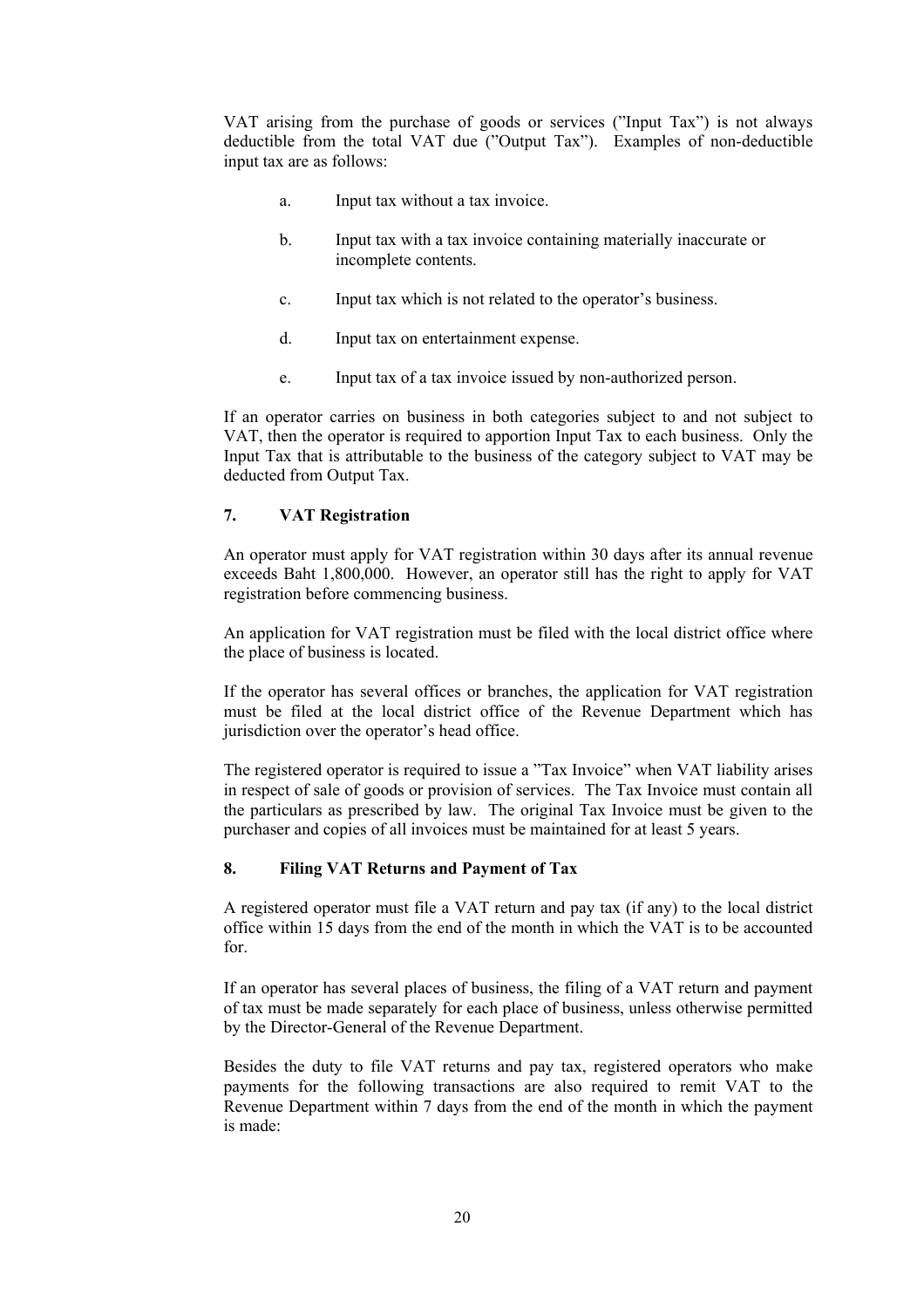- a. Payment for goods or services to a supplier residing outside Thailand and temporarily carrying on business in Thailand without being recorded for temporary VAT registration.
- b. Payment for services to a supplier providing services in a foreign country and the use of which is made in Thailand.

## **B. SPECIFIC BUSINESS TAX (SBT)**

SBT is imposed on certain types of businesses that provide services whose "value added" is difficult to define. Such businesses are considered to be outside the VAT system and therefore are not subject to VAT.

SBT is computed on monthly gross receipts, at the applicable rate stipulated in the law. Unlike the VAT system, operators who are subject to SBT cannot claim payment as a credit for VAT paid and are not entitled to charge VAT to customers. In other words, they are characterized as ultimate consumers in the VAT system.

Operators residing outside Thailand may be liable to SBT if they carry on business through a place of business, an agent, a representative, or an employee residing in Thailand.

An operator subject to SBT must apply for SBT registration within 30 days from the date of commencing business. Business in the sale of securities and temporary business are exempted from SBT registration.

| Type of Business |                                                                           | <b>Tax Base</b> |                                                                                                                                                                                                                                                                      | Tax Rate (as<br>Percentage of |
|------------------|---------------------------------------------------------------------------|-----------------|----------------------------------------------------------------------------------------------------------------------------------------------------------------------------------------------------------------------------------------------------------------------|-------------------------------|
|                  |                                                                           |                 |                                                                                                                                                                                                                                                                      | Gross Receipts)               |
| 1.               | Banking or similar<br>business, finance, credit<br>foncier and securities | 1.1             | Interest, discounts, fees, service charges or<br>profits before deduction of any expenses<br>from the purchase or sale of negotiable                                                                                                                                 | 3.0                           |
|                  | business                                                                  | 1.2             | instruments or documents of indebtedness<br>Gross profits before deduction of any<br>expenses from the exchange or sale of<br>currencies, issuance of negotiable<br>instruments or documents of indebtedness,<br>or remittance of currencies to a foreign<br>country | 3.0                           |
| 2.               | Life Insurance                                                            |                 | Interest, fees or service charges                                                                                                                                                                                                                                    | 2.5                           |
| 3.               | Pawnshop                                                                  | 3.1<br>3.2      | Interest, fees<br>Money, property, consideration or benefit of                                                                                                                                                                                                       | 2.5                           |
|                  |                                                                           |                 | value received or receivable from sale of<br>forfeited pawned goods                                                                                                                                                                                                  | 2.5                           |
| $\overline{4}$   | Sale of immovable<br>property in a commercial<br>manner or for profits.   |                 | Gross receipts before deduction of any<br>expenses                                                                                                                                                                                                                   | 3.0                           |
| 5.               | Sale of securities in SET                                                 |                 | Gross receipts before deduction of any<br>expenses (to be exempted by Royal Decree<br>No. 240)                                                                                                                                                                       | 0.1                           |

The types of business, tax base, and tax rates under the SBT are as follows: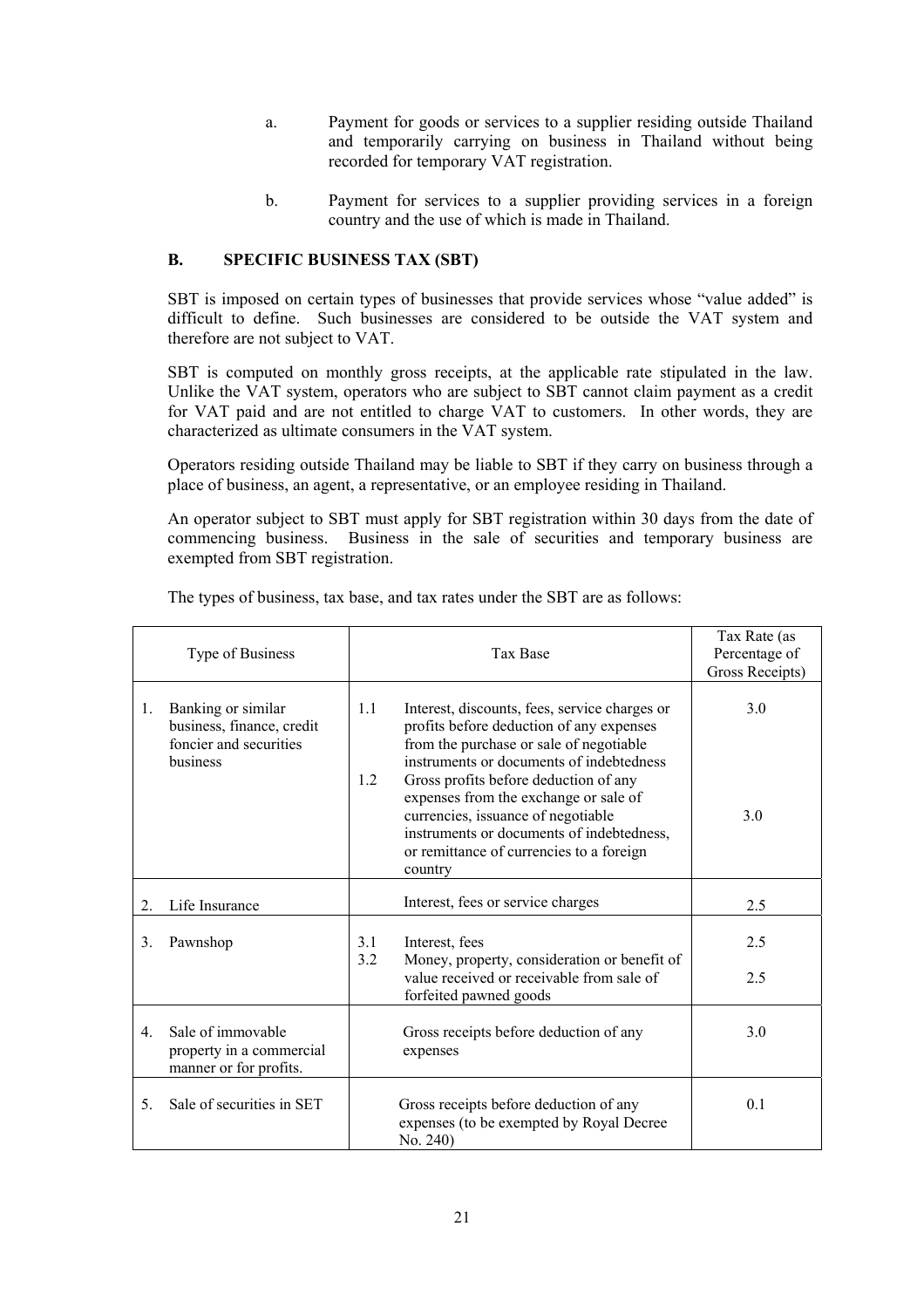The aforesaid SBT rates do not include municipal tax. When SBT is paid, an additional amount of 10% of SBT is levied as municipal tax.

SBT returns must be filed monthly within 15 days from the end of the month in which the SBT is to be accounted for.

In addition to SBT, an operator liable for SBT may also be subject to pay VAT on the following business transactions:

- 1. Business transactions that are not directly related to the specific businesses.
- 2. Business transactions which, though directly related to specific businesses, are prescribed by Royal Decree as business subject to VAT, e.g. provision of letting out movable properties on hire, provision of credit card services, provision of securities underwriting services, etc.

If an operator carries on not only a business that is subject to SBT but also a business subject to VAT, such operator must allocate its Input Tax between the business subject to SBT and the business subject to VAT. Only Input Tax related to VAT taxable supplies will be credited against the Output Tax.

# **C. CUSTOM DUTIES**

Customs duty is imposed mainly on imported and selected exported goods, specified by the Law on Customs Tariff. Most tariffs are *ad valorem*. In certain cases, however, both *ad valorem* and *ad naturam* rates are given and the tariff that gives the most revenue will apply. In general, the invoice price is the basis for the computation of duty and duty is normally applied to the C.I.F. value.

Customs duty is levied in accordance with the Harmonized Commodity Description and Coding System or Harmonized System. Most imported goods are subject to customs duty rates of 0% to 100%. Exemption from customs duties on imported goods is granted to promoted persons under the Investment Promotion Act and to petroleum concessionaires under the Petroleum Act. Reduction of or exemption from customs duties on imported goods is also granted to members of the Association of Southeast Asian Nations (ASEAN), the ASEAN Free Trade Area (AFTA), the General Agreement on Tariffs and Trade (GATT), and the World Trade Organization (WTO). Thailand has amended the definition of the term "value" under Thai Customs law to be in accordance with GATT regulations.

#### **D. EXCISE TAX**

Excise Tax is levied on selected goods (mainly luxury goods) such as petroleum products, tobacco, liquor, beer, soft drinks, crystal glasses, perfume and cosmetic products, yachts, airconditioners not over 72,000 BTU, and passenger cars with 10 seats/or less.

Excise Tax is computed on an *ad valorem* basis or at a specific rate, whichever is greater. All goods subject to excise tax remain subject to VAT. The excise tax is collected by the Excise Department and usually imposed at the time of delivery of the goods from factories.

#### **E. STAMP DUTIES**

Stamp duty is levied on 28 classes of instruments specified in the Stamp Duty Schedule of the Revenue Code. The rates vary according to the nature or content of the instrument. Examples of instruments subject to stamp duties are powers of attorney, letters of credit,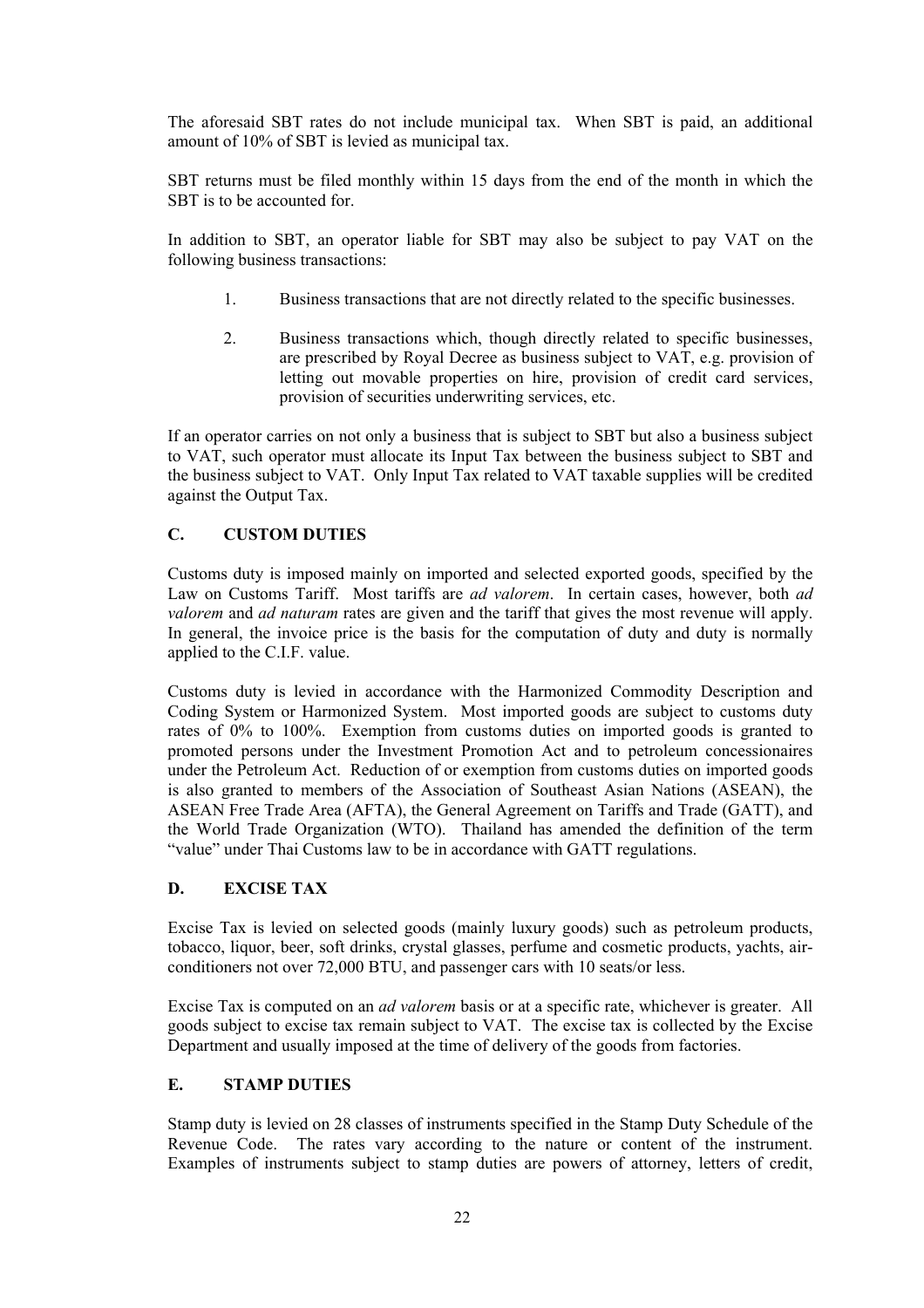checks, bills of lading, memorandum of association of limited companies, articles of association of limited companies, and partnership contracts.

# **F. PROPERTY TAXES**

Property tax is imposed and collected annually. There are two kinds of property tax in Thailand: House and Land Tax and Local Development Tax. Owners of land and/or buildings in designated areas may be subject to either House and Land Tax or Local Development Tax.

## **1. House and Land Tax**

House and Land Tax is imposed on owners of a house, building, structure or land that is rented or otherwise put to commercial use. Taxable property under the House and Land Tax includes houses not occupied by the owner, industrial and commercial buildings and land used in connection therewith. The tax rate is 12.5% of the assessed annual letting value of the property.

## **2. Local Development Tax**

Local Development Tax is imposed on a person who either owns land or possesses land. The tax rate varies according to the estimated land value. An appraisal will be conducted by the local authorities. Allowances are granted for land utilized for personal dwellings, the raising of livestock, and the cultivation of crops by the owner. The extent of the allowances permissible to any land depends on the location of the land.

## **G. SIGNBOARD TAX**

This tax is levied on signboards which show names, symbols or marks of business or advertisements. The rates specified in the Signboard Tax Act are computed on signboard size, ranging from Baht 3 to Baht 40 per 500 square centimeters (but not less than Baht 200 per signboard).

#### **III. INHERITANCE AND GIFT TAXES**

There is no specific law on inheritance or gift taxes in Thailand.

#### **IV. REGISTRATION DUTIES FOR BUSINESS ENTITIES**

An application for registration of a company must be filed with the Department of Business Development, Ministry of Commerce, if the principal registered office of the company is in Bangkok Metropolis. If the registered office is outside Bangkok, the application must be filed with the Provincial Registration Office in the province where the registered office is located.

#### **A. REGISTRATION DUTIES DUE UPON THE INCORPORATION OF A COMPANY**

The registration duties due upon the incorporation of a company (except public companies) are as follows: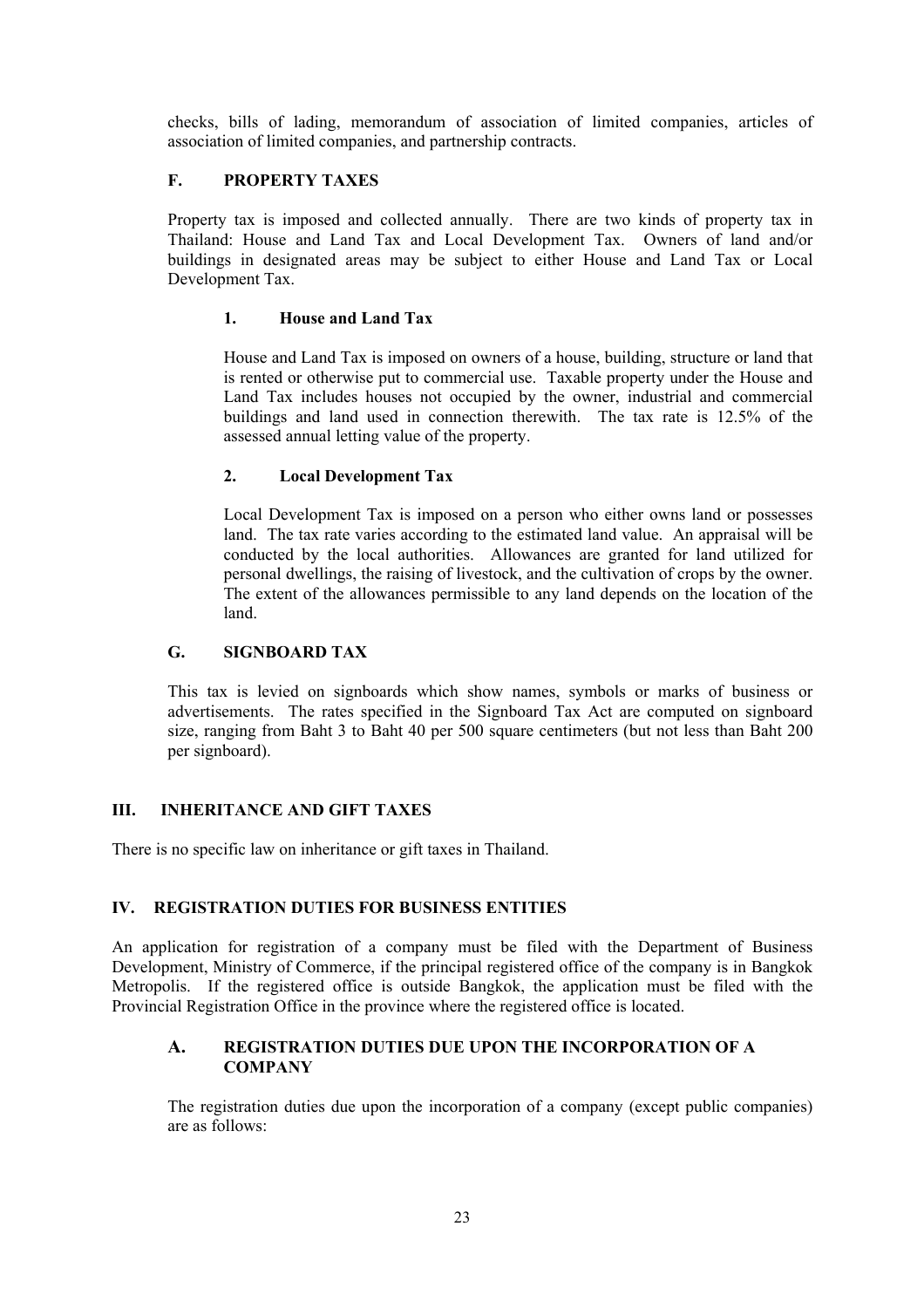## **1. Fee for Registering the Memorandum of Association**

The fee payable will depend on the size of the company's registered capital. The fee is charged at the rate of Baht 50 for every Baht 100,000 registered capital or a fraction thereof, but not less than Baht 500 and not exceeding Baht 25,000.

In addition to the aforesaid fee, stamp duties of Baht 200 are required to be affixed to the Memorandum of Association submitted to the registrar.

## **2. Fee for Approving Incorporation Registration**

The fee is charged at the rate of Baht 500 for every Baht 100,000 registered capital or a fraction thereof, but not less than Baht 5,000 and not exceeding Baht 250,000.

The company's Articles of Association must be submitted to the registrar as part of the application. Stamp duties of Baht 200 must be affixed to the company's Articles of Association submitted to the registrar.

## **B. REGISTRATION DUTIES DUE UPON AN INCREASE IN CAPITAL**

The fee for registration of an increase in capital is charged at the rate of Baht 500 for every Baht 100,000 increase or a fraction thereof, but not exceeding Baht 250,000.

The company's Memorandum of Association must be amended in respect of an increase in capital and the fee for registration of an amendment of the Memorandum of Association is Baht 200. The amended Memorandum of Association submitted to the Registrar must have the required stamp duties affixed at the amount of Baht 50.

### **C. REGISTRATION DUTIES DUE UPON THE TRANSFER OF A COMPANY'S SHARES**

There is no registration fee for the transfer of a company's shares. However, stamp duties are required to be affixed to the share transfer instruments at the rate of Baht 1 for every Baht 1,000 or a fraction thereof of the paid-up value of the shares or of the nominal value of the instrument, whichever is greater.

#### **D. REGISTRATION DUTIES DUE UPON THE TRANSFER OF A COMPANY'S ASSETS**

There are no registration duties for the transfer of a company's asset(s). However, the transfer of land and/or building is subject to a government fee at the rate of 2.5% of the transfer price. The said transfer price of the land and/or building must not be less than the assessed price prescribed by the Land Department.

#### **E. OTHER REGISTRATION DUES**

#### **1. Registration Fees**

- a. Registration fees for amendment of the Memorandum of Association of a company: Baht 200.
- b. Registration fees for amendment of the Articles of Association of a company: Baht 200.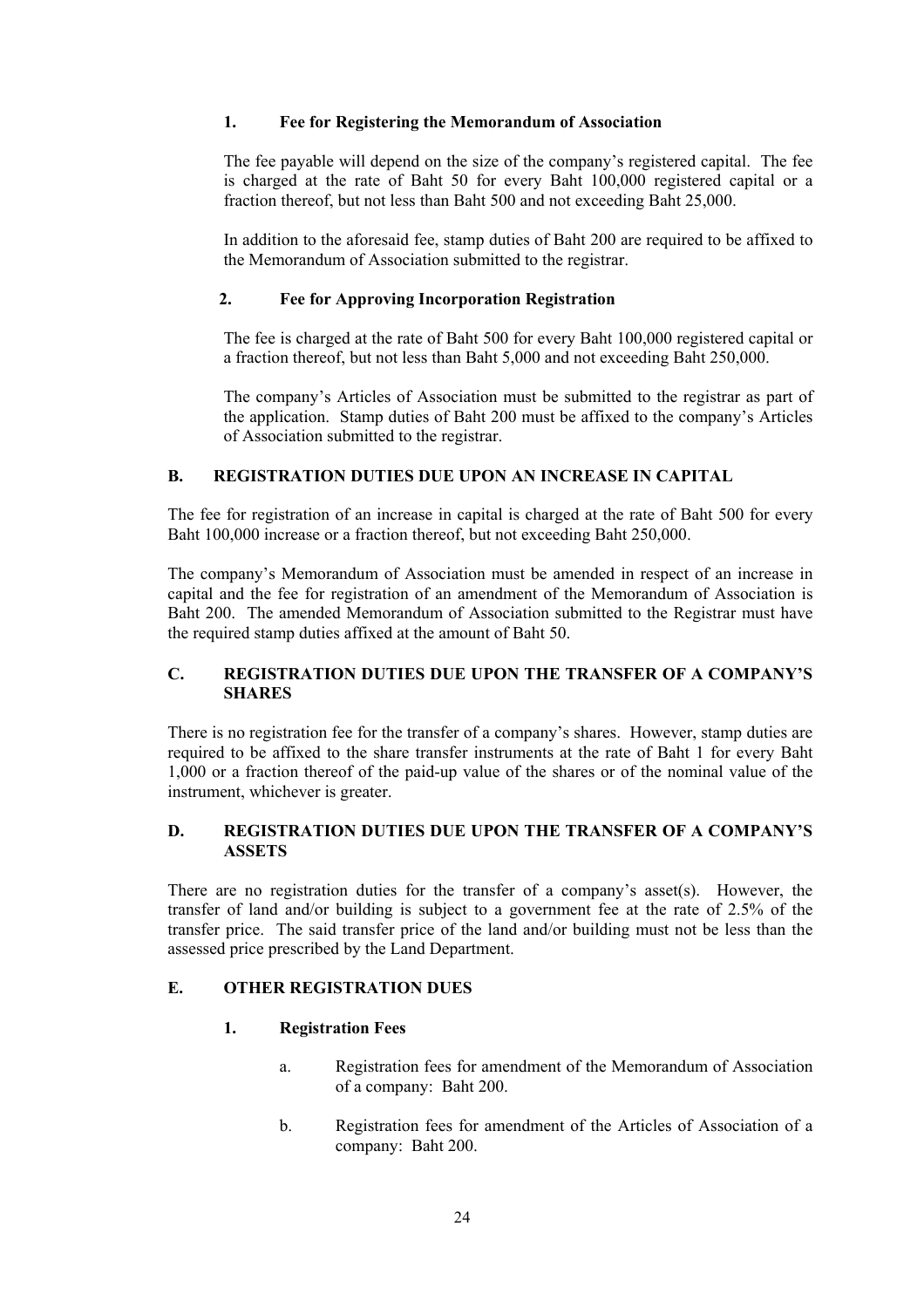- c. Registration fee for the appointment of new directors: Baht 200 for each director.
- d. Registration fees for a decrease in capital: Baht 300.

## **2. Stamp Duties**

Stamp duties must be affixed to the following documents:

- a. New Articles of Association, copy of amended Memorandum of Association or Articles of Association submitted to the registrar: Baht 50 for each instrument.
- b. Share Certificate issued by a company: Baht 5.
- c. Proxy for voting at a meeting of a company: Baht 20 for one meeting and Baht 100 for more than one meeting.
- d. Power of Attorney:
	- (1) appointing one or more persons to perform an act once only: Baht 10.
	- (2) authorizing one or more persons jointly to perform acts more than once: Baht 30.
	- (3) authorizing several persons, who may act independently of one another, to perform acts more than once: Baht 30.

# **V. OTHER MATTERS**

# **A. TAX INCENTIVES**

Thailand was the first country in Asia to introduce investment promotion laws (tax and nontax incentives) to encourage investors to invest in Thailand. Investment Promotion laws were first enacted in 1954 and have been revised several times since then. Under the investment promotion laws, the Board of Investment ("BOI") – a policy-making body – was established to promote domestic and foreign investments considered important and useful to the country's economic and social development. The BOI defines priority areas for investment, identifies investment opportunities, provides services to investors, and decides which investments will qualify for promoted status and privileges.

The privileges that the BOI offers are not absolute. The BOI still retains the right to stipulate certain conditions, such as the amount and the source of capital, the nationality and number of shareholders, training of manpower and distribution of products, all of which the investors must comply with in order to qualify for privileges.

The BOI has also published a list of activities that are eligible for promotion. The list covers mainly manufacturing and agricultural activities but also includes mineral exploration, mining, service sectors, etc.

In granting privileges, the BOI does not discriminate between foreign and Thai investors. However, under certain circumstances, the BOI may impose conditions on foreign investors who wish to enter into joint ventures with Thai investors.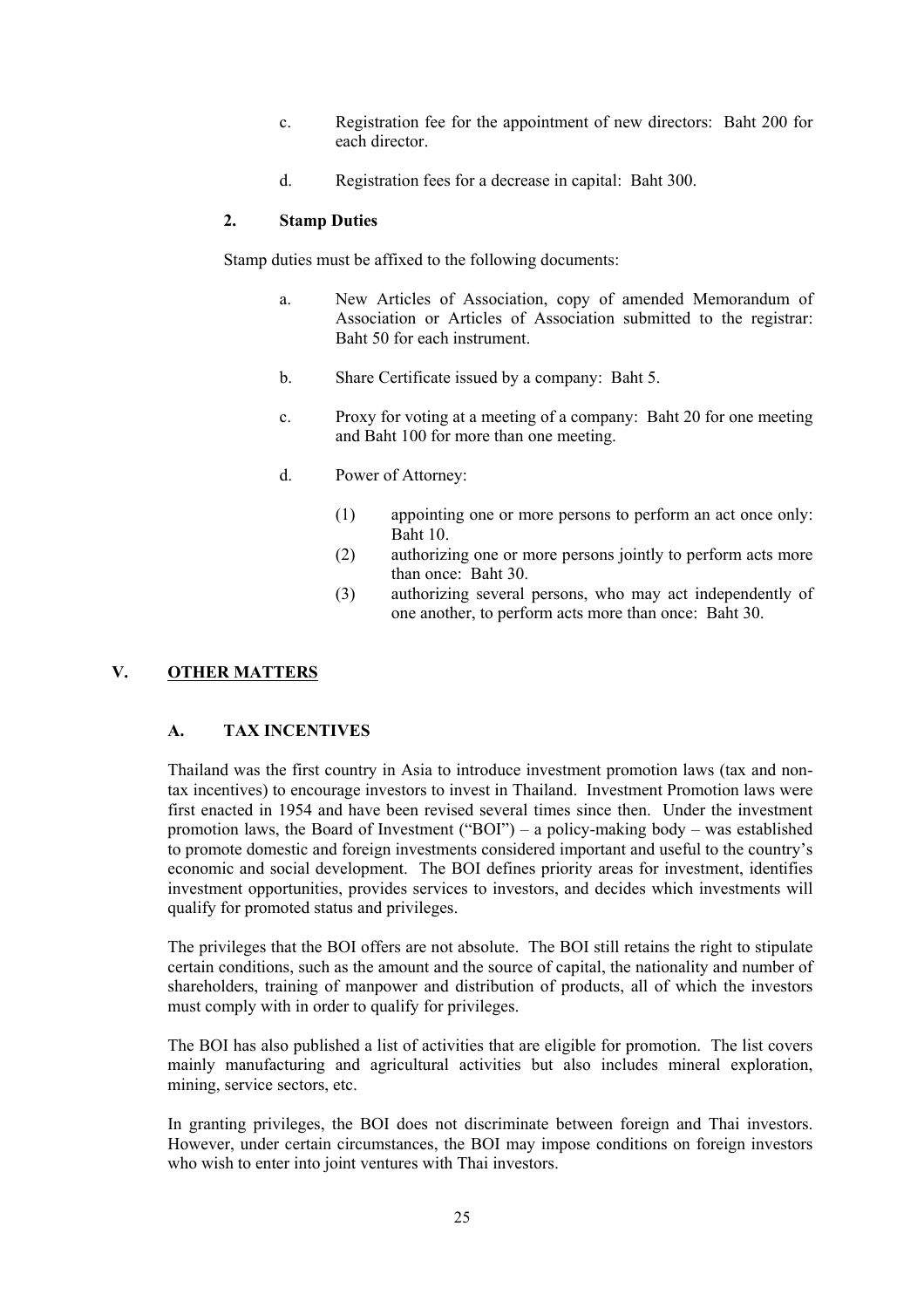#### **1. Tax Incentives According to Investment Zones**

At present, the BOI, in its attempts to urbanize the country, places top priority on encouraging investors to locate their projects to upcountry areas. To achieve this goal, tax incentives are given to investors to locate to rural areas. The BOI sets the amount of incentives granted according to the level of development of particular regions and has thus divided Thailand into three zones:

1.1 Zone 1 is the highly developed area, which includes Bangkok and five surrounding provinces, namely Samut Prakarn, Samut Sakhon, Pathum Thani, Nonthaburi, and Nakhon Pathom.

Qualified projects located in Zone 1 may receive the following tax incentives:

- (1) A 50% import duty reduction on machinery that is subject to import duty greater than or equal to 10%.
- (2) Corporate income tax exemption for 3 years for projects located within their industrial estate zones, provided that such a project with capital investment of Baht 10 million or more (excluding cost of land and working capital) obtains ISO 9000 or similar international standard certification within 2 years from its start-up date, otherwise the corporate income tax exemption will be reduced by 1 year.
- (3) Import duty exemption on raw or essential materials used in export products for 1 year.
- 1.2 Zone 2 is a developing area comprising 12 provinces around Zone 1, namely Samut Songkram, Ratchaburi, Kanchanaburi, Suphanburi, Ang Thong, Ayutthya, Saraburi, Nakhon Nayok, Chachaoengsao, Phuket, Rayong, and Cholburi.

Qualified projects located in Zone 2 may receive the following tax incentives:

- (1) A 50% import duty reduction on machinery that is subject to import duty greater than or equal to 10%.
- (2) Corporate income tax exemption for 3 years, increased to 5 years, for projects located within industrial estates or promoted industrial zones, provided that such a project with capital investment of Baht 10 million or more (excluding cost of land and working capital) obtains ISO 9000 or similar international standard certification within 2 years from its start-up date, otherwise the corporate income tax exemption will be reduced by 1 year.
- (3) Import duty exemptions on raw or essential materials used in export products for 1 year.
- 1.3 Zone 3 covers the remaining 58 provinces throughout the country.

Qualified projects located in Zone 3 may receive the following tax incentives:

- (1) Import duty exemption on machinery.
- (2) Corporate income tax exemption for 8 years provided that a project with capital investment of Baht 10 million or more (excluding cost of land and working capital) obtains ISO 9000 or similar international standard certification within 2 years from its start-up date, otherwise the corporate income tax exemption will be reduced by 1 year.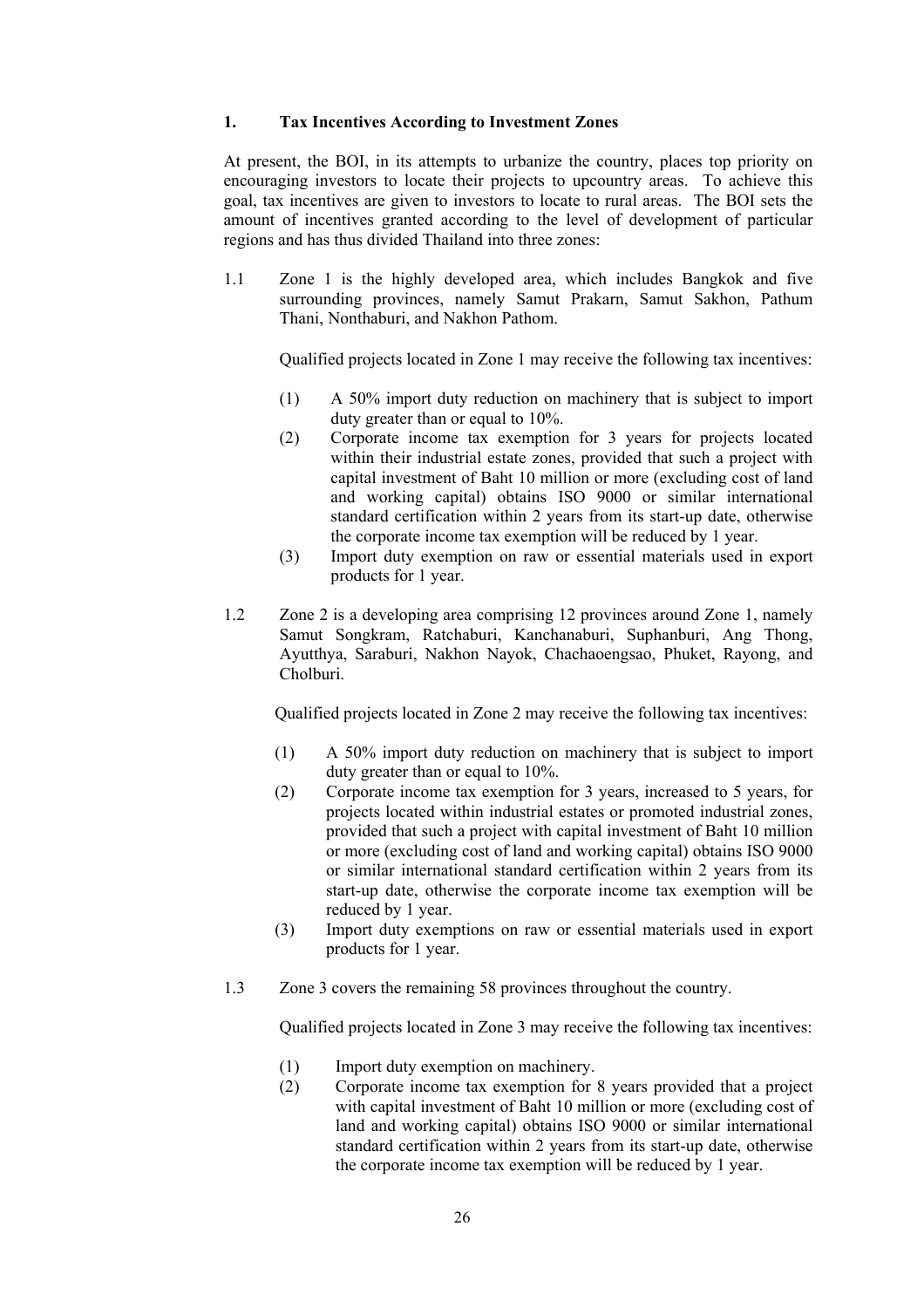- (3) Import duty exemption on raw or essential materials used in export products for 5 years.
- (4) A project located in one of the 40 more developed provinces will be granted tax and duty privileges under  $(1) - (3)$  plus further privileges, as follows:
	- 4.1 A project located within industrial estates or promoted industrial zones is entitled to the following privileges:
		- (i) 50% reduction of corporate income tax for 5 years after the exemption period.
		- (ii) Double deduction from taxable income of transportation, electricity and water costs for 10 years from the date of first revenue derived from promoted activity.
	- 4.2 For a project located outside industrial estates or promoted industrial zones, a deduction can be made from net profit of 25% of the project's infrastructure installation or construction cost for 10 years from the date of first sale, and net profit for one or more years of any year can be chosen for such deduction. The deduction is in addition to normal depreciation.
- (5) A project located in one of the 18 less developed provinces will be granted tax and duty privileges under  $(1) - (3)$  plus further privileges, as follows:
	- 5.1 50% reduction of corporate income tax for 5 years after the exemption period.
	- 5.2 Double deduction from taxable income of transportation, electricity and water costs for 10 years from the date of first revenue derived from promoted activity.
	- 5.3 Deduction can be made from net profit of 25% of the project's infrastructure installation or construction cost for 10 years from the date of first sale, and net profit for one or more years of any year can be chosen for such deduction. The deduction is in addition to depreciation.

# **2. Tax Incentives for BOI Priority Activities**

Although any industry may apply for promotional privileges, the BOI target industries are agricultural products, direct involvement in technological and human resource development, public utilities and infrastructure, environmental protection and conservation, and other targeted industries. Certain promotional activities are identified as priority activities. Projects within these fields will receive corporate income tax exemptions for 8 years and import duty exemption on machinery, regardless of location, in addition to privileges entitled to each zone.

# **3. Tax Incentives for Research and Development Projects**

Research and development projects are identified as priority activities entitled to full privileges.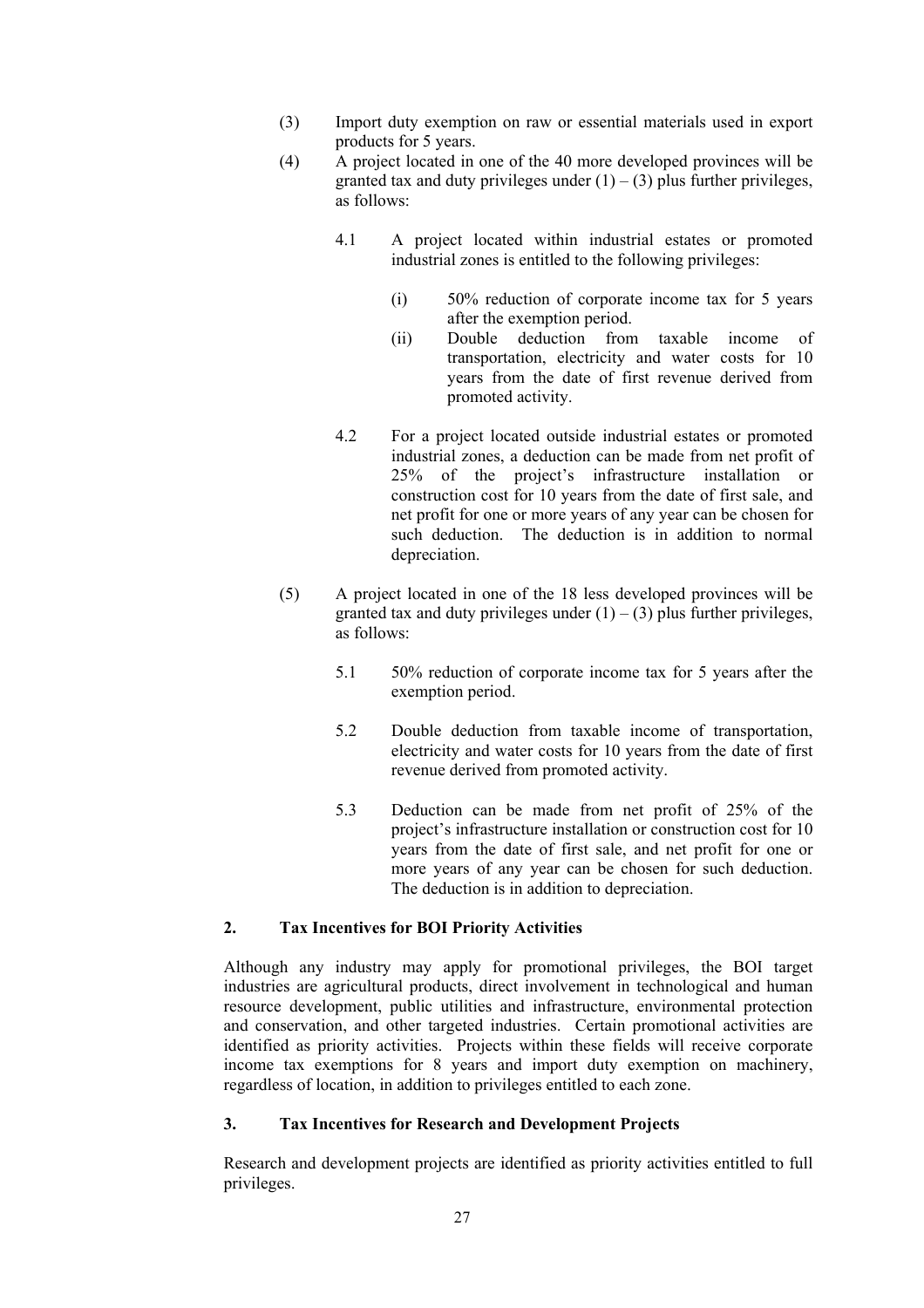## **4. Tax Incentives for Export-Oriented Projects**

The BOI no longer imposes the export requirement as a criterion for investment promotion. Export-oriented projects will receive import duty exemption on raw or essential materials used in export products or products imported for re-export.

Additional incentives from other government organizations are also available for goods produced for export. For example, VAT is applied at a 0% rate to exported goods. The imports of raw materials, parts, and components for export projects are also generally exempt from import duty. Investors of these projects can apply for import duty exemptions not only at the office of the BOI but also at other government organizations such as the Customs Department and the Industrial Estate Authority of Thailand.

Agreements can be made with the Customs Department to refund any import duty payment or to have a bank guarantee provided in lieu of payment of duty. For projects located in the export-processing zone, investors may apply for duty free rate for the importation of raw materials or parts or components at the Industrial Estate Authority of Thailand.

Furthermore, financial assistance is available to exporters from banks in the form of packing credits (pre-shipment finance) through the means of discounting promissory notes at a rate of not more than 13% per year. The Bank of Thailand provides 60% of the packing credits offered by the banks at an interest rate of 5% per year.

## **5. Additional Incentives**

In addition to the foregoing incentives, the BOI also grants additional tax and non-tax incentives as follows:

#### 5.1 Additional tax incentives

- (1) Losses incurred during the tax exemption period by a promoted activity may be carried over and set off for 5 years against the net profits accruing after the exemption period.
- (2) Dividends derived from a promoted activity will be exempted from income tax in the hands of the recipient for a period equal to the exemption period from the corporate income tax of a promoted person.
- (3) Fees for goodwill, copyright or other rights received from a promoted activity, according to the contract approved by the BOI, will be exempt in the hands of the recipient for 5 years from the date the promoted person first derived income from the promoted activity.

#### 5.2 Additional non-tax incentives

The BOI offers several non-tax incentives to promote foreign investment such as granting permission to own land for carrying on promoted projects, permission to bring in foreign technicians and experts to work on promoted projects, and permission to take or remit abroad foreign currency.

#### **6. Investment Services and the BOI Application Procedure**

Potential investors who wish to explore business opportunities in Thailand may contact the Investment Service Center for general as well as specific information and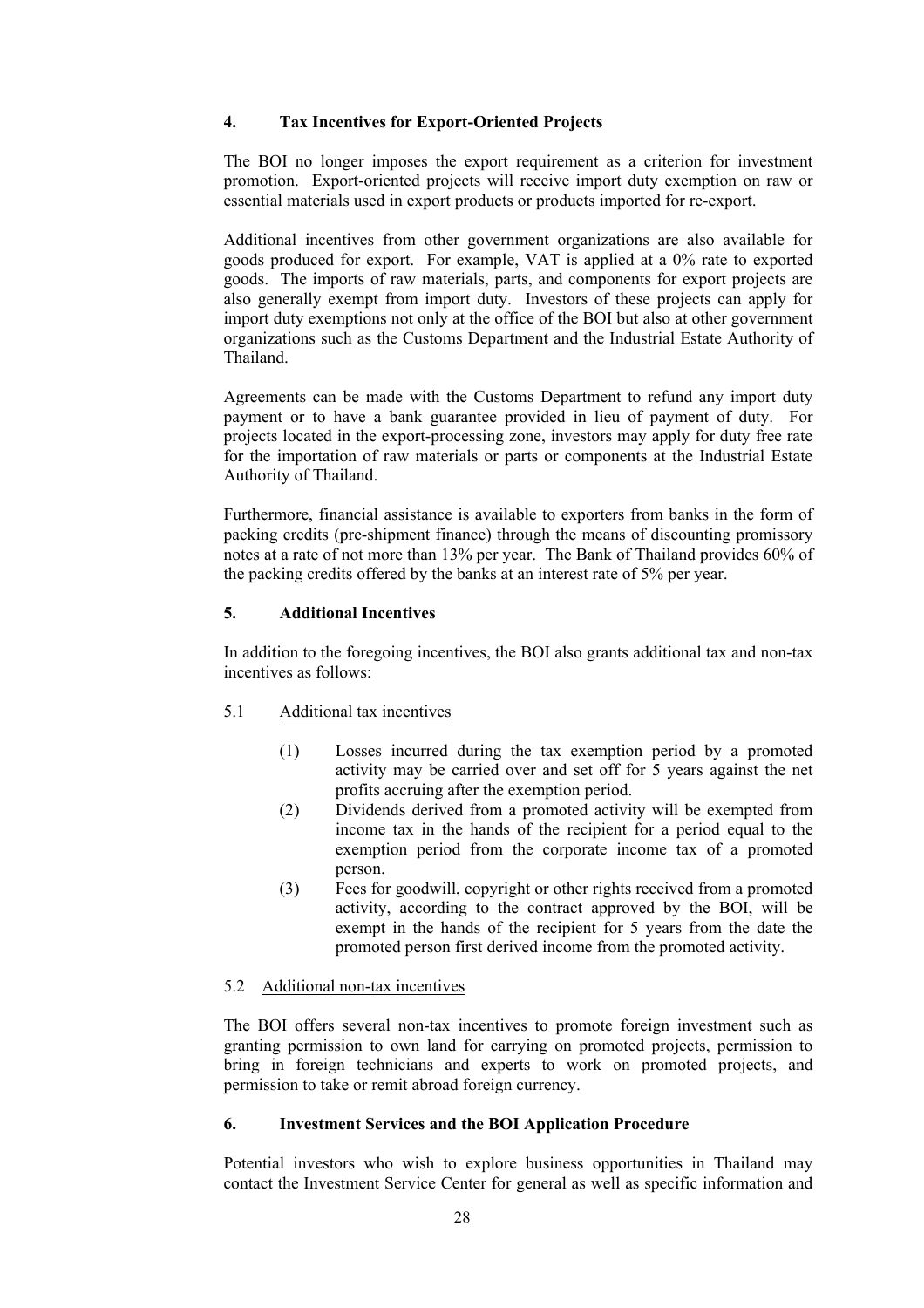advice. The Center also offers matchmaking services to both Thai and foreign potential investors who seek cooperation concerning technology and marketing as well as joint venture partners.

A detailed manual on how to apply for investment promotion is available, in both Thai and English, to assist investors in preparing their applications. The applications take 2-3 months to process. If an application is not approved, the applicant can appeal to the Secretary General of the BOI, in writing, within 60 days after receiving notification.

## **B. EXCHANGE CONTROL**

Exchange control restrictions are set forth in the Exchange Control Act, B.E. 2485 (A.D. 1942) as amended from time to time, empowering the Ministry of Finance and the Bank of Thailand to issue the relevant regulations and notifications to control inward and outward remittance of foreign exchange, and are administered by the Bank of Thailand under the supervision of the Ministry of Finance. As a general rule, all matters involving foreign currency are regulated by and require permission of the Bank of Thailand. In particular, except for the sale of foreign exchange by authorized dealers (i.e. authorized banks, companies, or persons) which have been authorized and delegated certain powers to approve certain foreign exchange transactions on behalf of the Bank of Thailand, no person other than such authorized dealers may buy, sell, lend, exchange, or transfer any foreign exchange without permission of the Bank of Thailand.

## **1. Permitted Transactions**

Unlimited amounts of Thai Baht or foreign currency may be brought into Thailand. However, as a general rule, such foreign currency must be sold or converted into Thai Baht to authorized dealers (authorized banks, authorized companies, or authorized persons) located in Thailand or deposited into foreign currency account with authorized commercial banks or authorized companies located in Thailand within seven days from the date of acquisition or importation. Under the following conditions, Thai Baht may be taken out of Thailand without permission of the Exchange Control Office, the Bank of Thailand:

- a. Into Vietnam and countries immediately bordering Thailand, i.e. Laos, Cambodia, Malaysia and Myanmar, up to Baht 500,000 per trip.
- b. Into other countries, up to Baht 50,000 per trip.

#### **2. Transactions to be Approved by Authorized Commercial Banks**

Commercial banks are authorized by the Bank of Thailand to approve certain foreign exchange transactions, in its name, including:

- a. Remittance of unlimited amount in payment of imported goods. However, importer importing goods valued at more than Baht 500,000 or its equivalent per transaction must submit application to Customs official when submitting bill of lading.
- b. Remittance of up to US\$10 million or its equivalent per year per remittee for direct foreign investment or for lending to subsidiaries in foreign countries.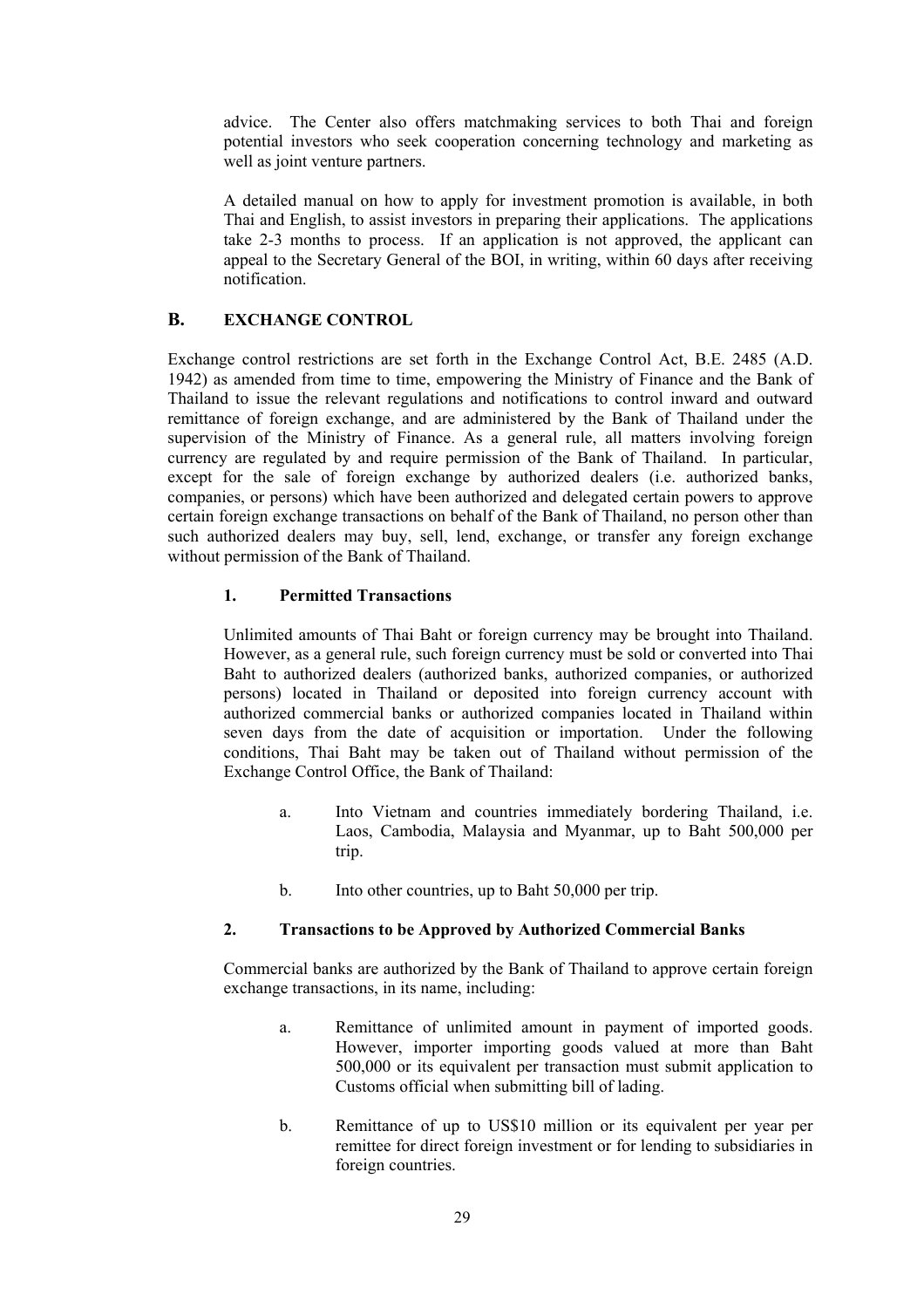- c. Remittance of up to US\$100,000 or its equivalent per year per remittee to relatives or family members permanently living abroad.
- d. Remittance of up to US\$1 million or its equivalent belonging to Thai national permanently living abroad per year.
- e. Remittance of inherited money to heir living permanently abroad of up to US\$1 million or its equivalent per year per remittee.
- f. Remittance of up to US\$500,000 or its equivalent per remittee for purchase of real property in a foreign country.
- g. Remittance of up to US\$100,000 or its equivalent per remittee per year for purchase of any affiliate company's shares in a foreign country in the form of employees' benefits.
- h. Remittance of up to US\$100,000 or its equivalent per remittee per year for public donation.
- i. Remittance of unlimited amount in repayment of foreign loan and payment of accrued interest and other related fees and costs, net of all taxes, with proper documentary evidence.
- j. Unlimited remittance of proceeds from sale of shares, warrants, investment units, mutual funds or any financial instrument with required documentary evidence.
- k. Remittance of unlimited amount in returning investment funds of branch office or representative office or from dissolution of business, or decrease of capitals or value of shares.
- l. Remittance of unlimited amount from providing rental services or sale of a foreigner's real property.
- m. Remittance of unlimited amount from payment of dividend or profits to a head office in a foreign country.
- n. Remittance of unlimited amount in payment of certain types of service fees including transport and communication, or any cost or expense arising from an agreement charged from abroad, with appropriate documentary evidence.
- o. Sale of unlimited amount of foreign currency to any buyer for traveling purposes with appropriate documentary evidence, i.e. passport and air ticket or ticket of traveling vehicle. When purchasing foreign currency for one of aforesaid purposes in an amount exceeding US\$5,000 or its equivalent, application must be submitted to authorized banks, together with appropriate supporting documentary evidence.

If purchasing any lesser amount or equivalent according to market rate for any purpose other than payment of goods or purchase of immovable property and/or securities abroad, purchasers must complete a foreign currency purchase form as documentary evidence of currency sale.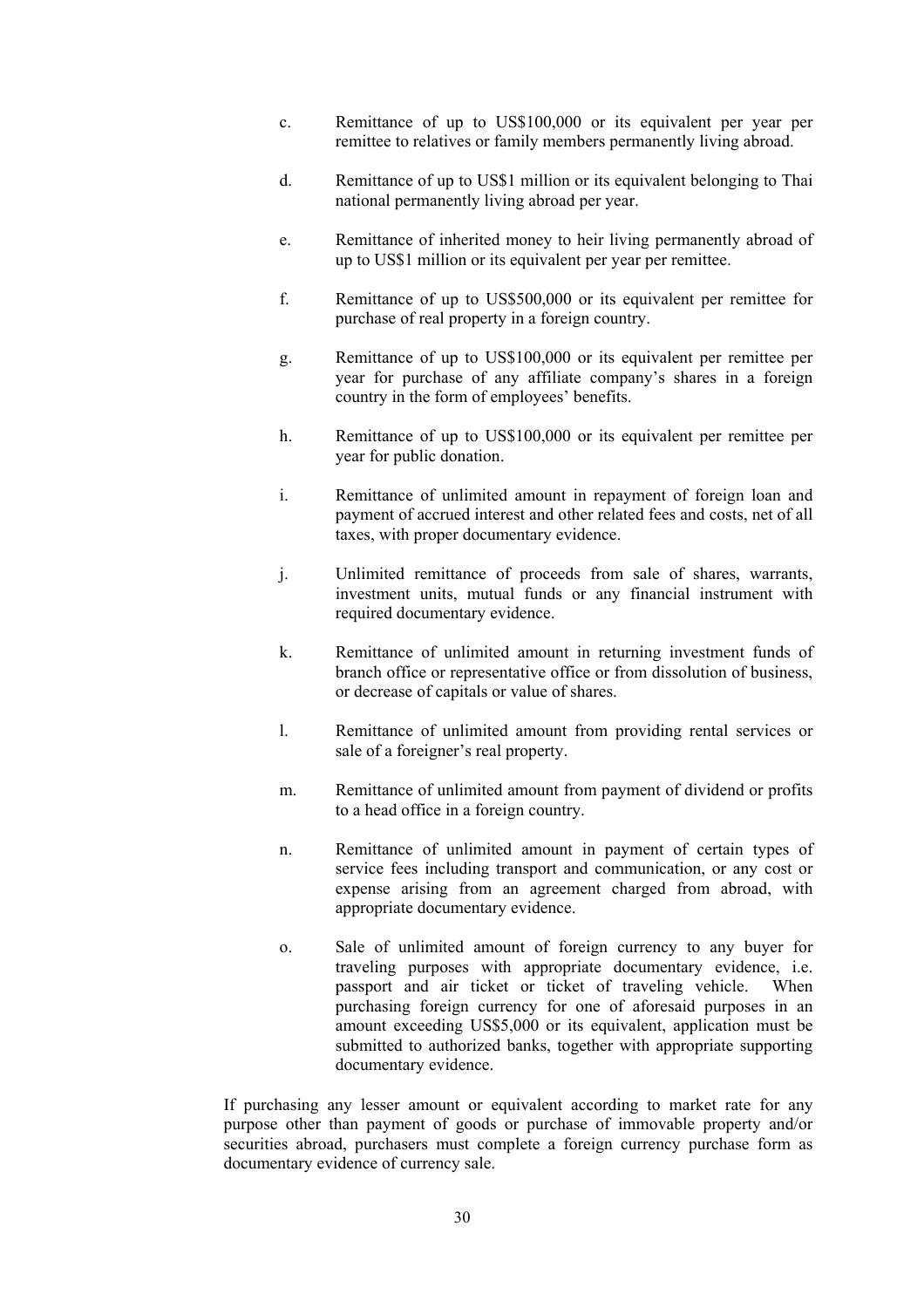#### **3. Transactions to be Approved by the Bank of Thailand**

Foreign exchange transactions involving amounts in excess of above limitations or for purposes other than those mentioned above require approval of the Bank of Thailand.

# **C. TAX TREATIES**

The main purpose of Thai tax treaties is the avoidance of double taxation. The general principle is that the country in which the income arises (source country) has the prior right to tax and the country of residence will grant relief (tax exemption or tax credit) from paying taxes twice on the same income.

In addition, the treaties also provide for cooperation between governments in preventing the evasion of taxes.

# **1. Tax Treaties in Effect**

At present, Thailand has double taxation treaties with the following countries:

| Armenia                           | Malaysia                    |
|-----------------------------------|-----------------------------|
| Australia                         | <b>Mauritius</b>            |
| Austria                           | Nepal                       |
| <b>Bahrain</b>                    | Netherlands                 |
| Bangladesh                        | New Zealand                 |
| Belgium                           | Norway                      |
| Bulgaria                          | Oman                        |
| Canada                            | Pakistan                    |
| China (Peoples Republic of China) | Philippines                 |
| Cyprus                            | Poland                      |
| Czech Republic                    | Romania                     |
| Denmark                           | Singapore                   |
| Finland                           | Slovenia                    |
| France                            | South Africa                |
| Germany                           | Spain                       |
| Hong Kong                         | Sri Lanka                   |
| Hungary                           | Sweden                      |
| India                             | Switzerland                 |
| Indonesia                         | Turkey                      |
| Israel                            | Ukraine                     |
| Italy                             | <b>United Arab Emirates</b> |
| Japan                             | United Kingdom              |
| Korea (Rep.)                      | U.S.A.                      |
| Laos                              | Uzbekistan                  |
| Luxembourg                        | Vietnam                     |

## **2. Tax Covered Under the Treaties**

The aforesaid tax treaties cover taxes on income and on the capital of individual and juristic entities. The Petroleum Income Tax is covered under most treaties except the treaty with The Netherlands. Local Development Tax is also covered under some treaties, but Value Added Tax and Specific Business Tax are not covered under any tax treaty.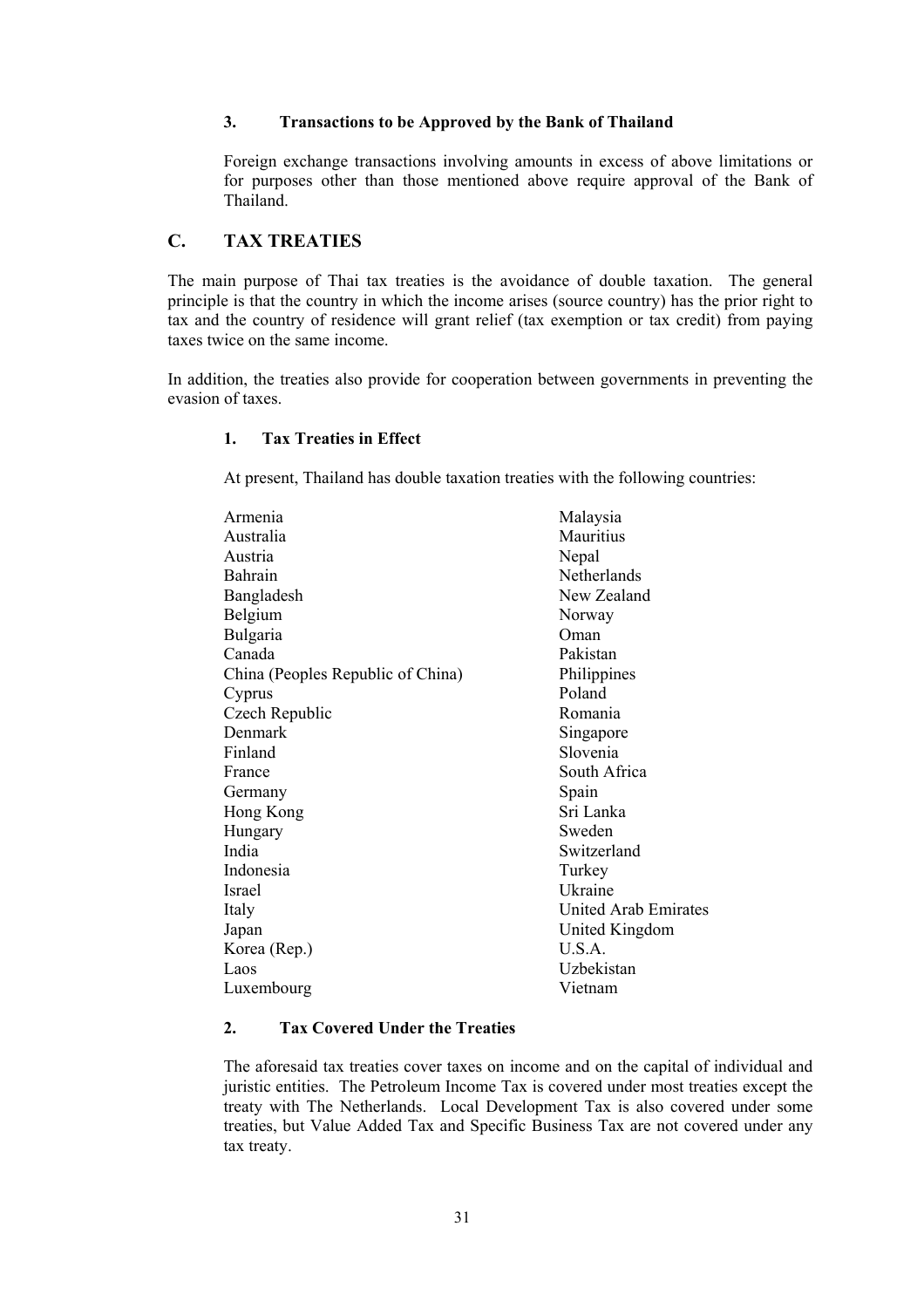#### **3. Benefits Under Tax Treaties**

In general, tax treaties place a resident of a Contracting State in a more favorable position for Thai tax purposes than under the domestic law (Thai Revenue Code). The provisions of tax treaties minimize or exempt certain types of income from taxation.

a. Business Profits

Business profits (industrial and commercial profits) earned in Thailand by a resident of a Contracting State will generally be exempt from income tax in Thailand unless it has a permanent establishment ("PE") here.

The Thai Revenue Code does not give a definition of PE. However, the definition in the old tax treaties follow that given by the OECD model of tax treaties, while the new tax treaties follow the definition provided under the UN model. The treaties provide a list of situations which would be regarded as a PE. These situations are classified into three types:

- (a) Asset-type PE
- (b) Activity-type PE
- (c) Agent-type PE

In Thailand, in addition to the OECD criteria, a person is deemed to be a dependent agent if he/she habitually secures orders in Thailand, wholly or almost wholly, for a foreign enterprise or related foreign enterprises. In such cases, the person is deemed to be an agent-type PE and has the duty to file a tax return and pay income tax on behalf of the enterprise.

b. Shipping and Aircraft

Thai tax treaties (except for some treaties, e.g. Poland and the United Kingdom) allow shipping income to be taxed by the other Contracting State but only at half the rate normally imposed. This means at a rate of 1.5% on the freight, fees and any other benefits collectible, whether in Thailand or elsewhere, in respect of transport of goods from Thailand before deduction of any expenses.

For aircraft, Thai tax treaties (except for some treaties, e.g. the Philippines) exempt income tax on the operation of aircraft in international traffic derived by an enterprise of a Contracting State.

c. Dividends

Under the Thai Revenue Code, dividends paid to non-residents are subject to withholding income tax at the rate of 10%. There is no treaty that provides for a lower rate.

d. Interest

Pursuant to the Thai Revenue Code, the withholding tax rate on interest paid to an individual and an ordinary company abroad is 15%. However, under most tax treaties, the withholding tax rate on interest paid to foreign banks or financial institutions (including insurance companies) is generally reduced to 10%. Furthermore, interest paid to the government of a Contracting State, or